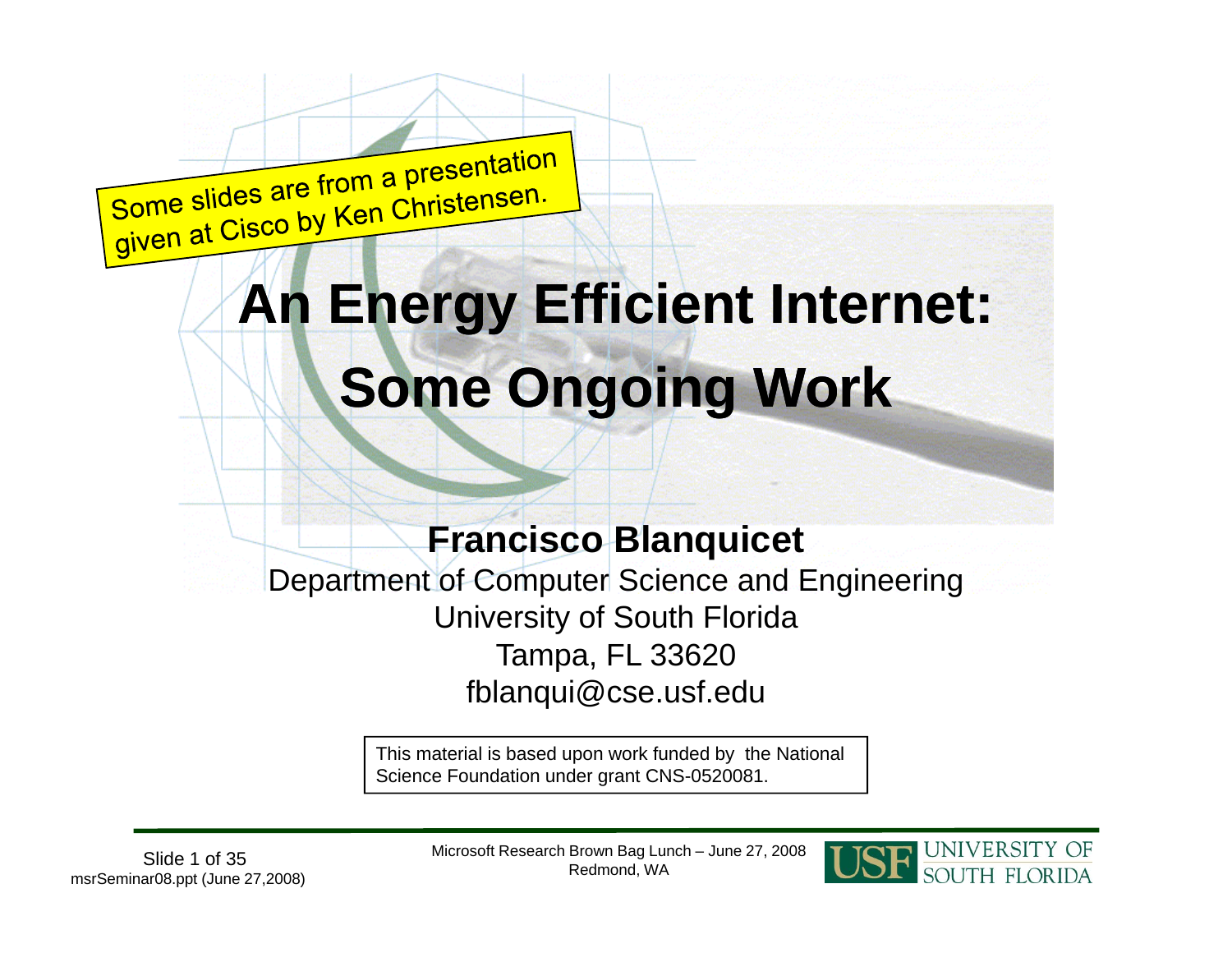## **Thank you**

- $\bullet$ **Thank you for inviting me to this brown bag lunch**
- • **I am a graduate student at the University of South Florida**
- • **My advisor is Ken Christensen** –http://www.csee.usf.edu/~christen/christen.html
- $\bullet$ **We work extensively with Bruce Nordman at LBNL**

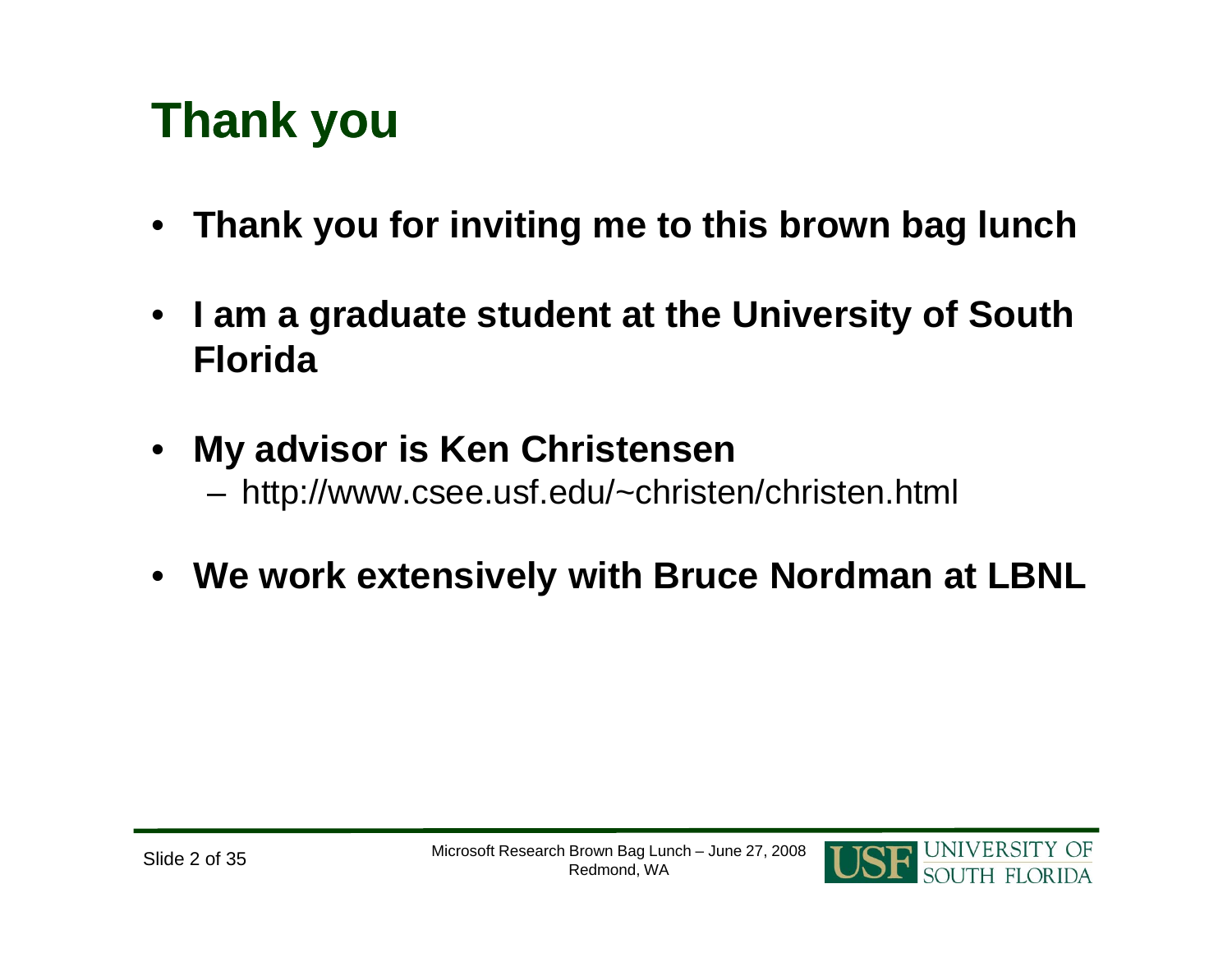#### **Our project**

#### http://www.csee.usf.edu/~christen/energy/main.html



Microsoft Research Brown Bag Lunch – June 27, 2008 Redmond, WA Slide 3 of 35

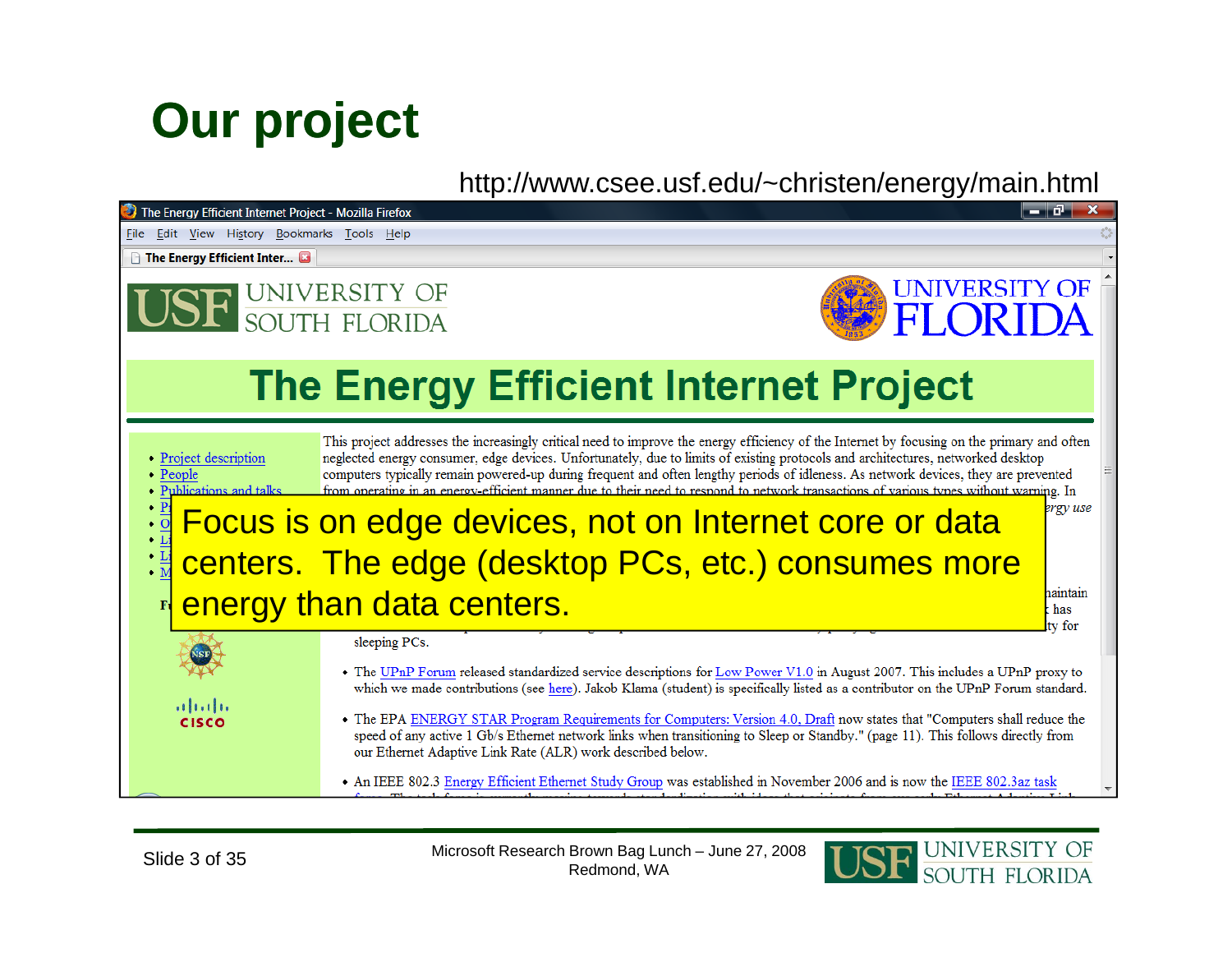# **Where this short talk is going**

- **Energy usage by IT equipment**
- **Reducing induced energy use**
- $\bullet$ **Reducing direct energy use**
- **Additional efforts at USF**

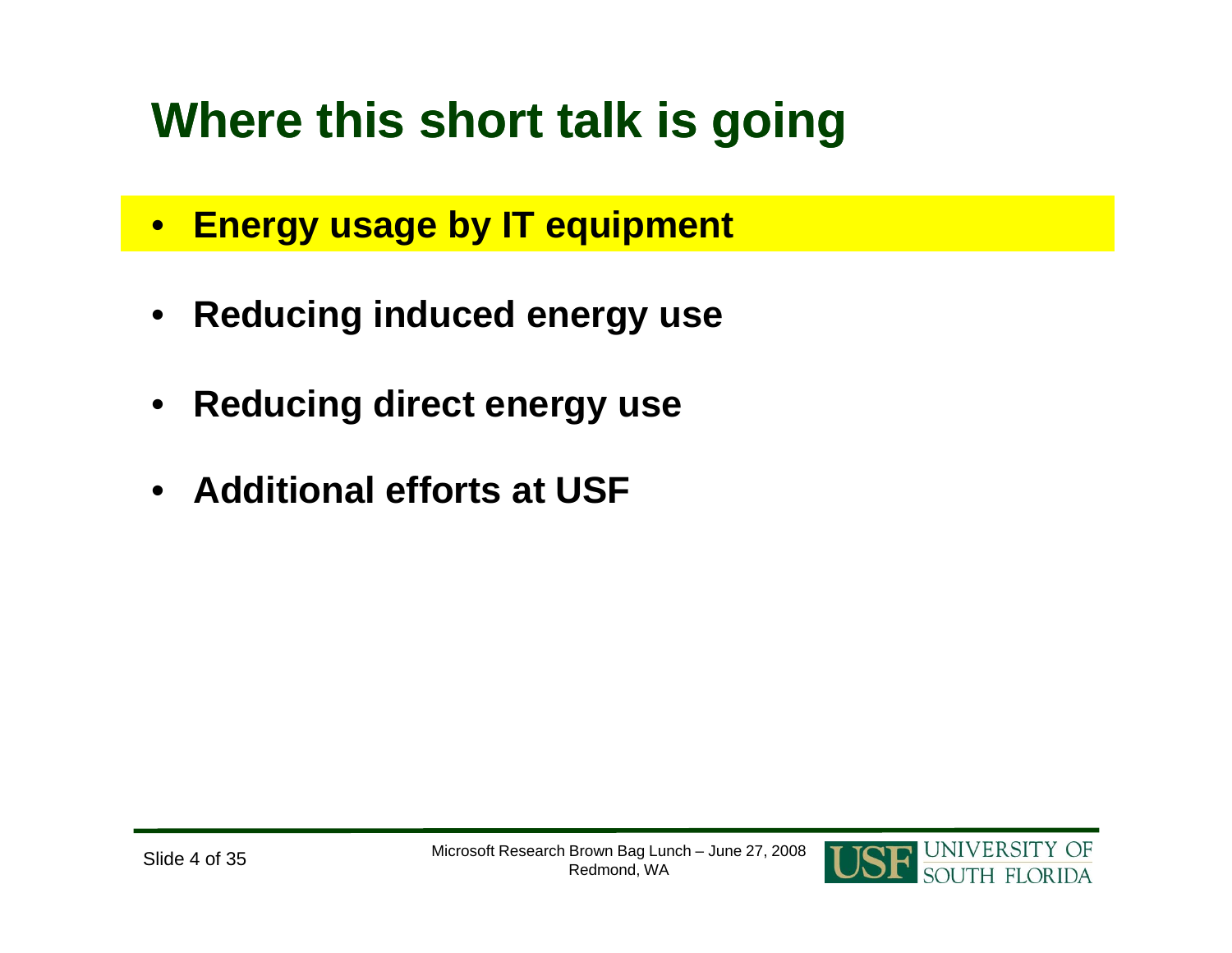#### **Electricity production and costs**

#### • **Let's set the stage…**

- 1 kWh  $\stackrel{\sim }{=}\, \$0.10$  (average US residential cost for electricity) – 1 kWh  $\tilde{=}$  \$0.10 (average US residential cost for electricity
- 1 Wyr =  $$0.88 \stackrel{\sim}{=} $1.00$
- $-$  1 TWh  $=$  \$100 million
- $-$  1 TWh = 0.75 million tons of  $\mathsf{CO}_2$



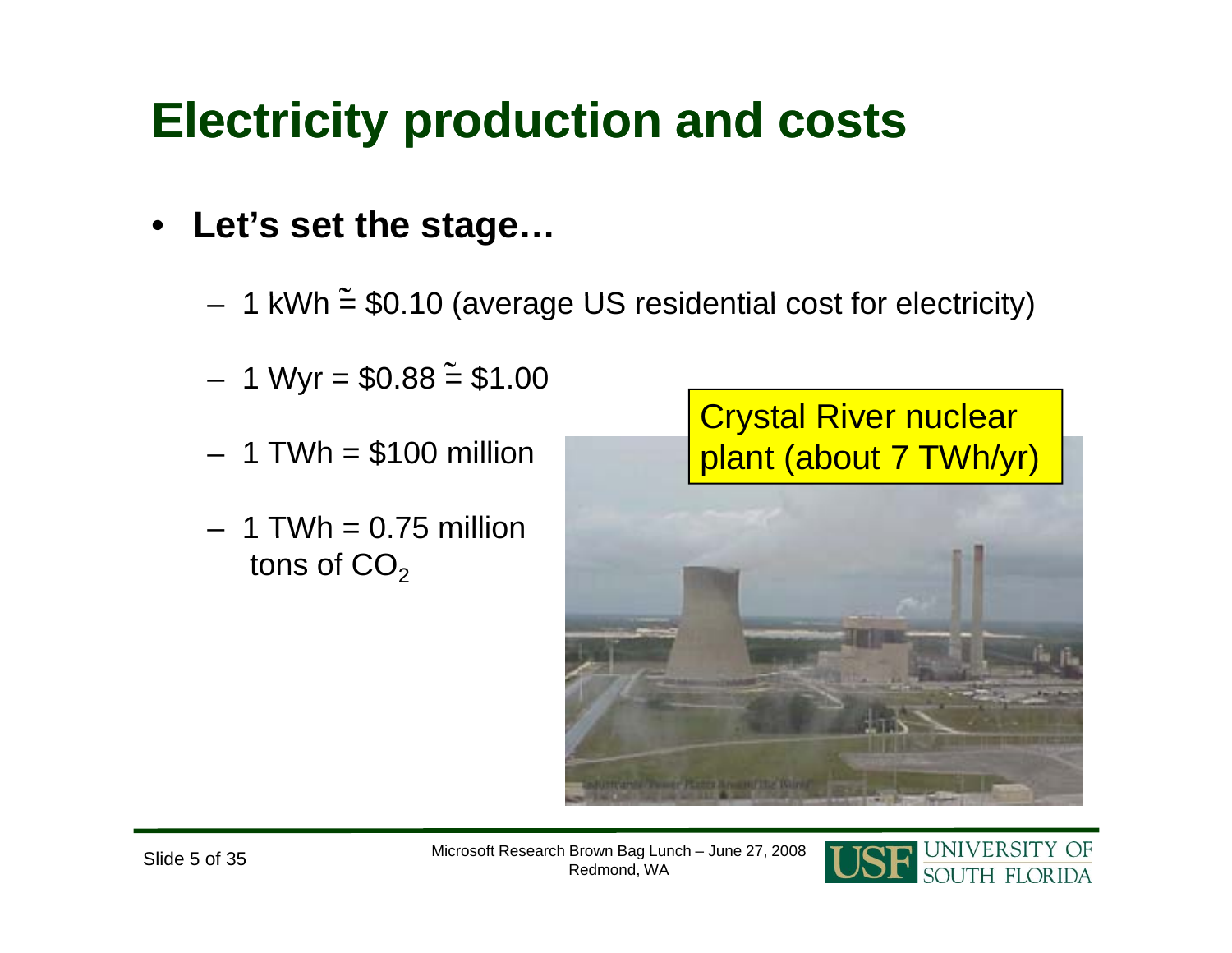#### **Electricity use in the USA**

 $\bullet$ **2006 US electricity usage\*** (not to scale)



\* B. Nordman, "Networks, Energy, and Energy Efficiency," presentation at *Cisco Green Research Symposium*, March 2008.

Microsoft Research Brown Bag Lunch – June 27, 2008 Redmond, WA Slide 6 of 35

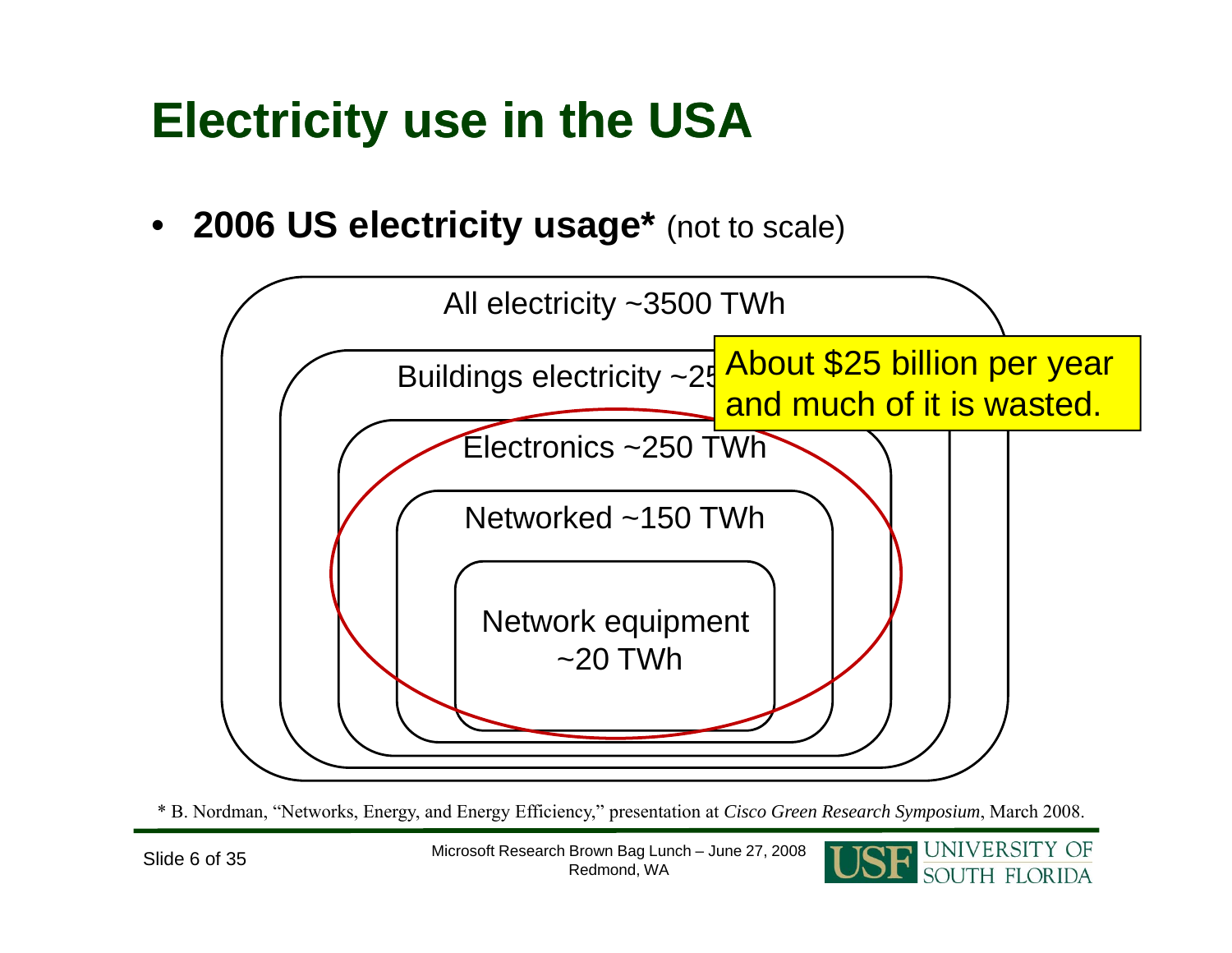#### **Electricity use by IT equipment today**

- **How much electricity do PCs consume?**
	- –EPA estimates about 2% of all electricity consumed\*
- **How much electricity do data centers consume?**
	- – About 1.5% of all electricity consumed in US\*\*
		- Doubled since 2000
- **How much electricity does the Internet consume?**
	- – "The Internet accounts for 5% of all the power we consume – in a couple of years, that figure will be 10%." \*\*\* This might be too high?

\* "EPA Announces New Computer Efficiency Requirements," Release date: 10/23/2006, Contact: Enesta Jones.

\*\* Jon Koomey quoted in http://gigaom.com/2008/06/25/structure-08-data-center-power-guru-jonathan-koomey/

\*\*\* Institute for Energy Efficiency, UC Santa Barbara, 2008.

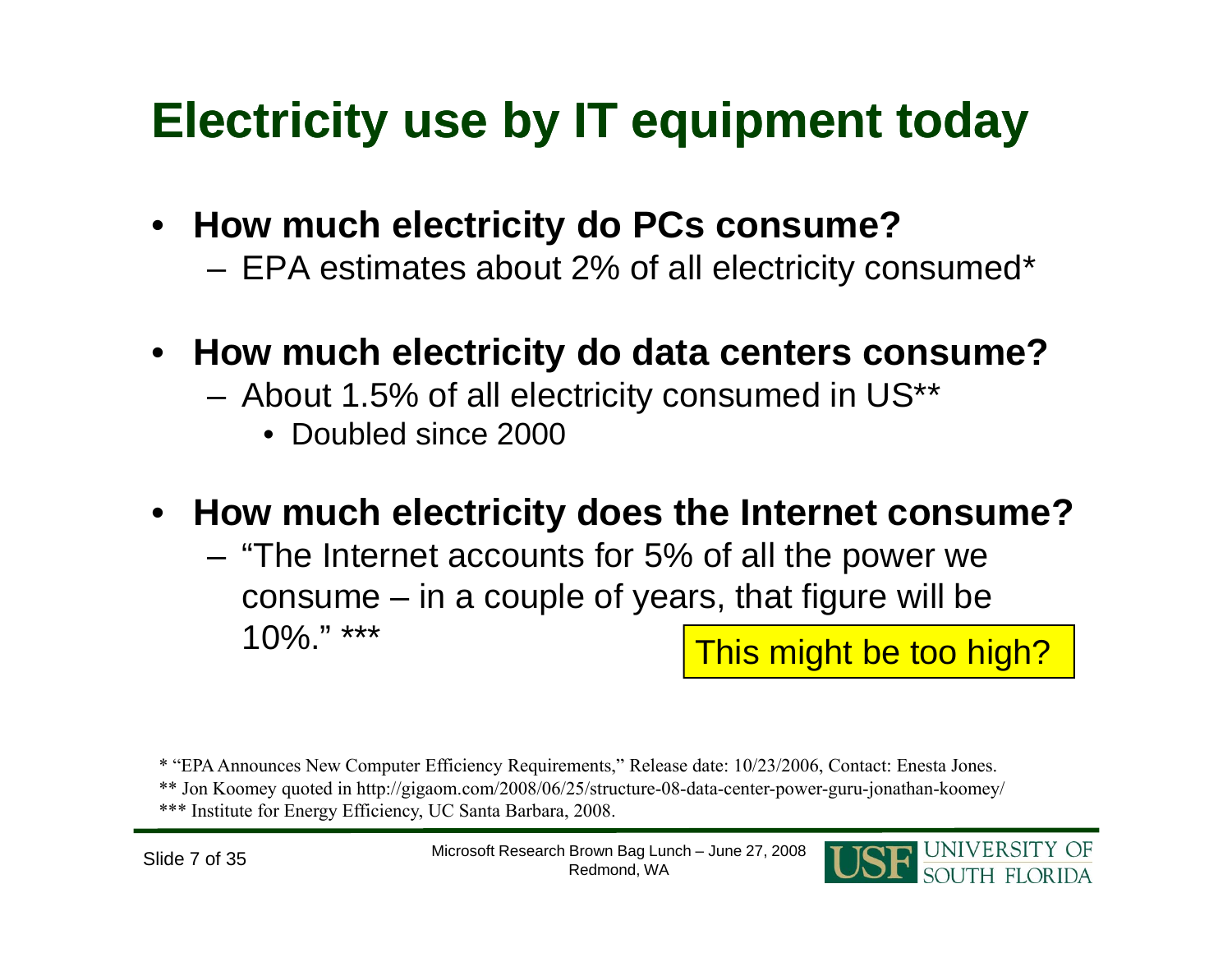## **PC energy impact**

- $\bullet$ **The typical US home consumes 10,654 kWh/yr\***
- $\bullet$  **O 100W PC 24/7 f i One PC on for one year is…**
	- –876 kWh/yr
	- –This is 8.2% of entire home consumption



\* Energy Information Administration, "U.S Household Electricity Report," July 2005.

Microsoft Research Brown Bag Lunch – June 27, 2008 Redmond, WA Slide 8 of 35

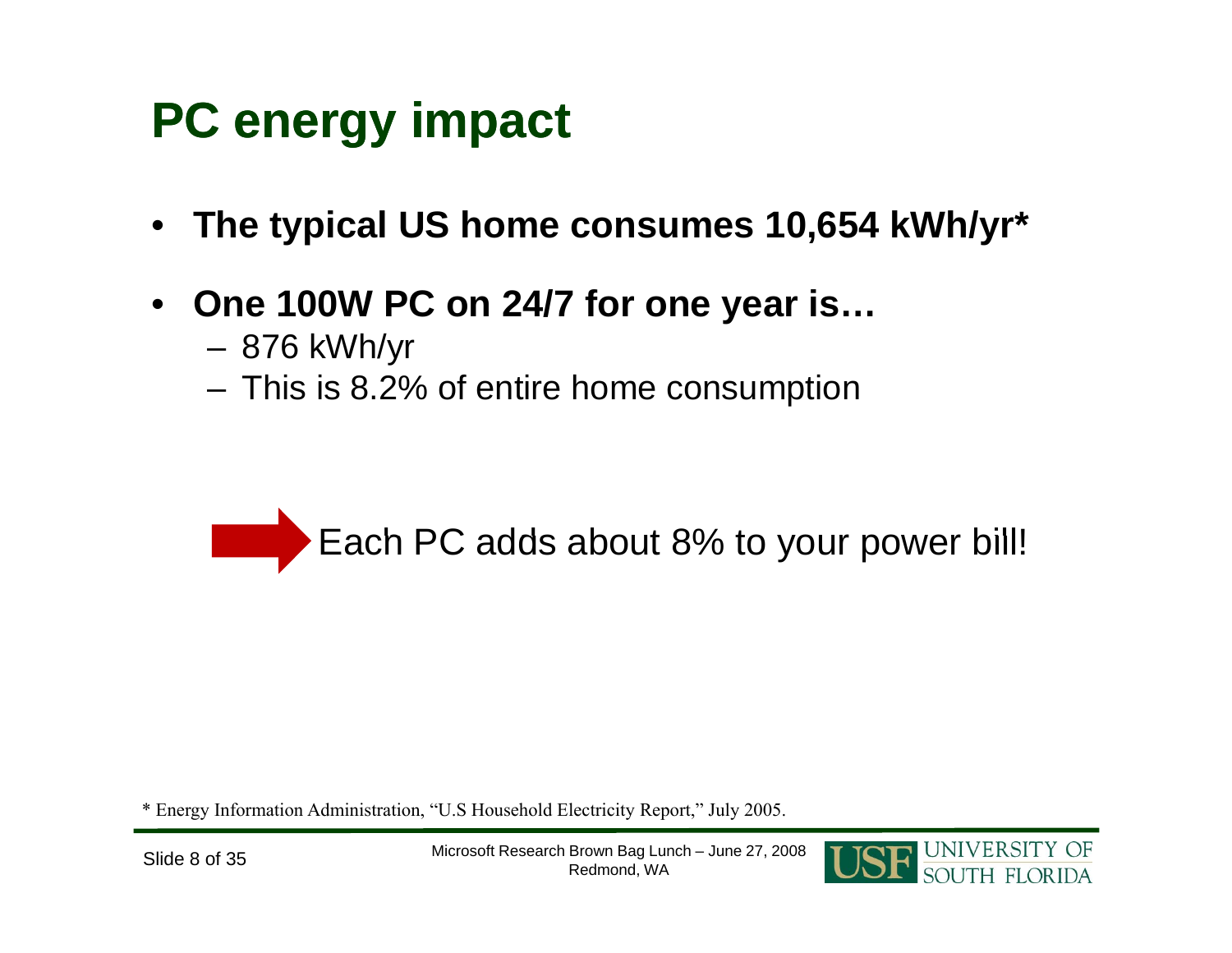## **Typical commercial PC energy use**



From http://www.energystar.gov/ia/partners/prod\_development/revisions/downloads/computer/TierII\_Network\_Issue\_Slides.pdf

Microsoft Research Brown Bag Lunch – June 27, 2008 Slide 9 of 35 Microsoft Research Brown Bag Lur<br>Redmond, WA

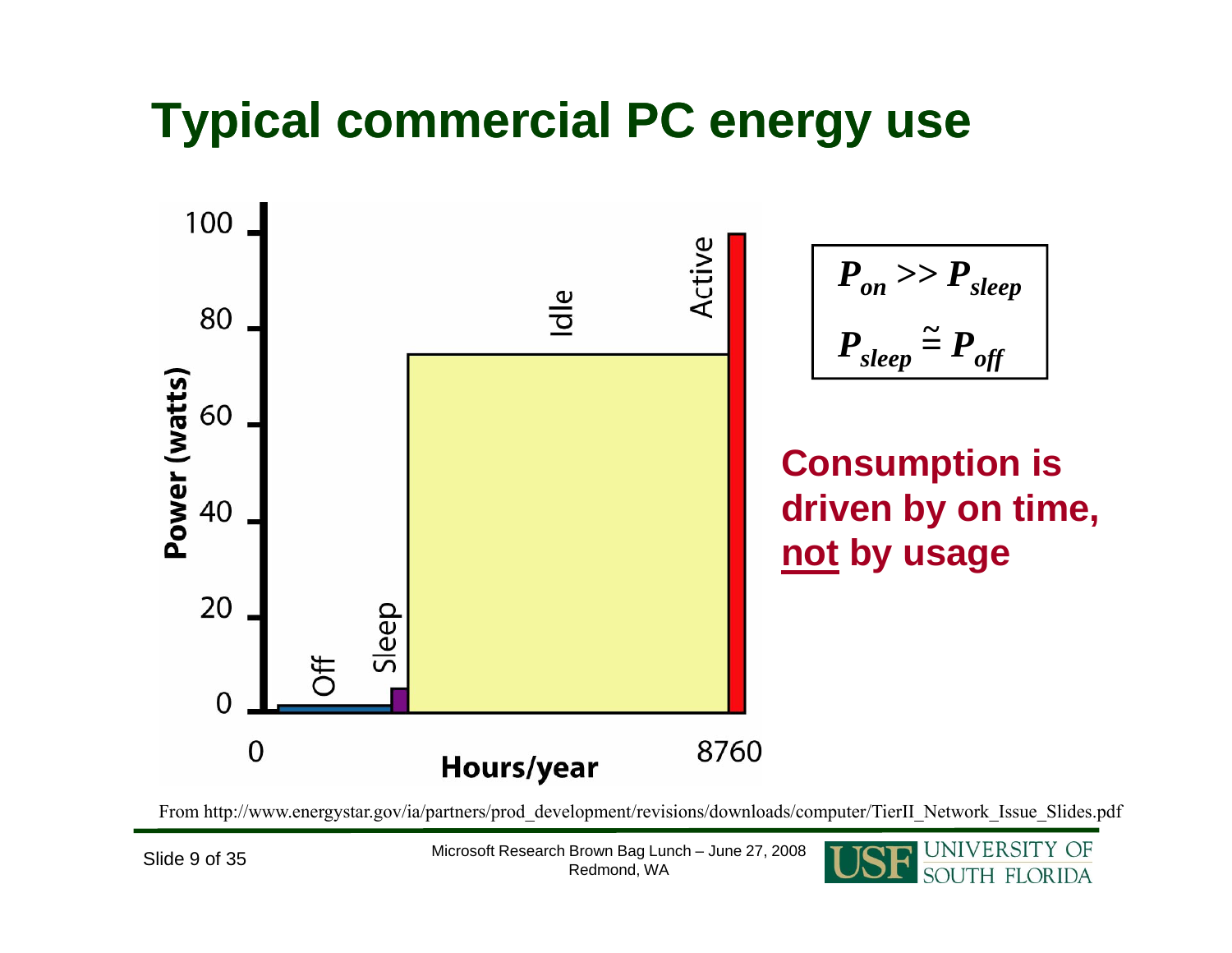#### **PC energy use is "induced"**

- **Why is the typical PC fully powered on when idle?**
	- –For usability reasons?
	- –– For network connectivity reasons?

This is induced energy use

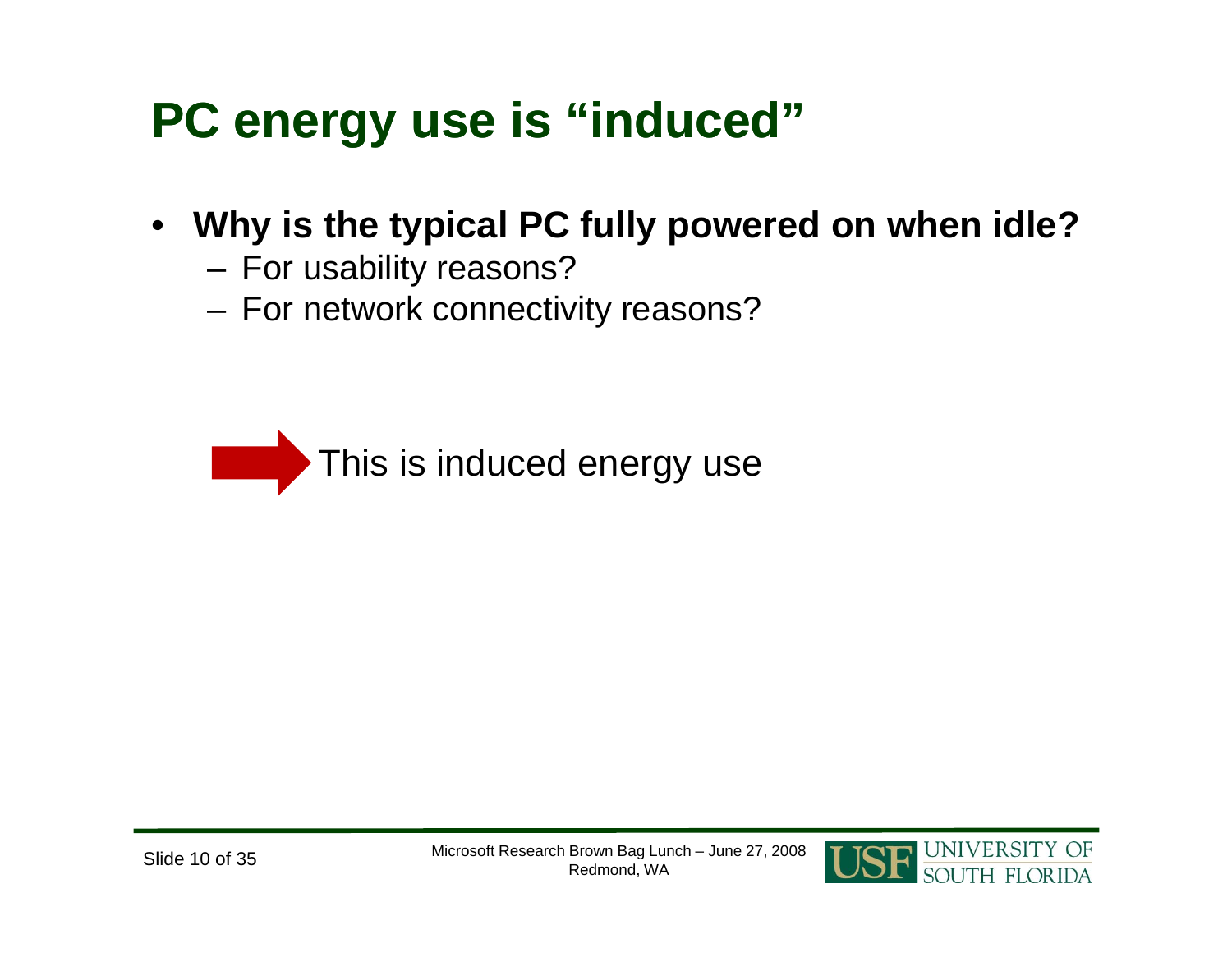# **Where this talk is going**

- **Energy consumption by IT equipment**
- •**Reducing induced energy use**
- $\bullet$ **Reducing direct energy use**
- **Additional efforts at USF**

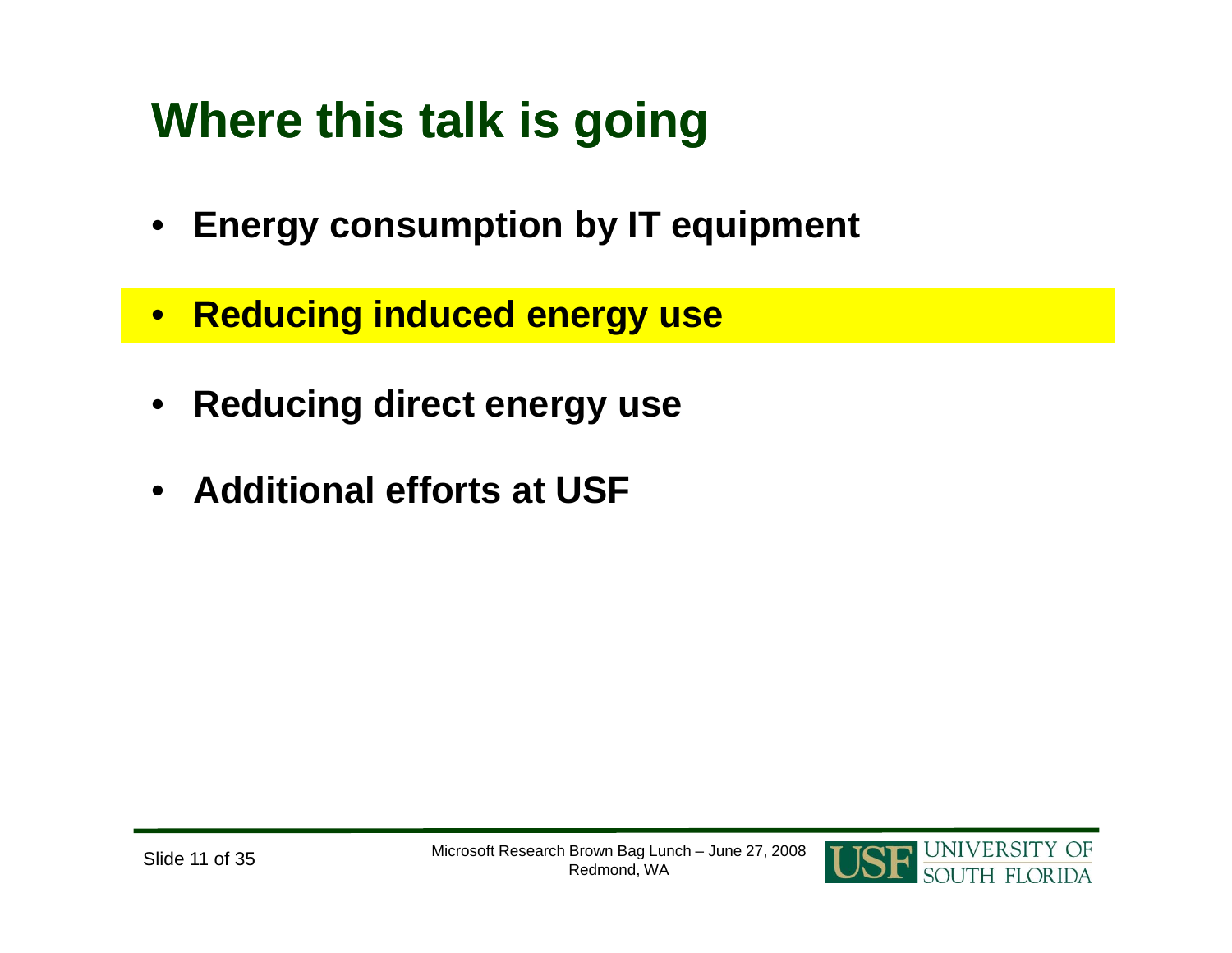# **Reducing energy use of edge devices**

- **Observation: Devices are often left fully poweredon to maintain network connectivity or presence**
	- –Usually devices are not in active use
- Idea: A low-power network connectivity proxy
	- –Maintains *full network connectivity* for a sleeping device
	- –Enable devices to sleep more often
	- –– Not related to existing Wake-on-LAN
- **Key issues: Lots of issues…**
	- Definition of "connectivity"
	- –Wake-ups (not too many, not too few)
	- –Packet loss (during wake-up)

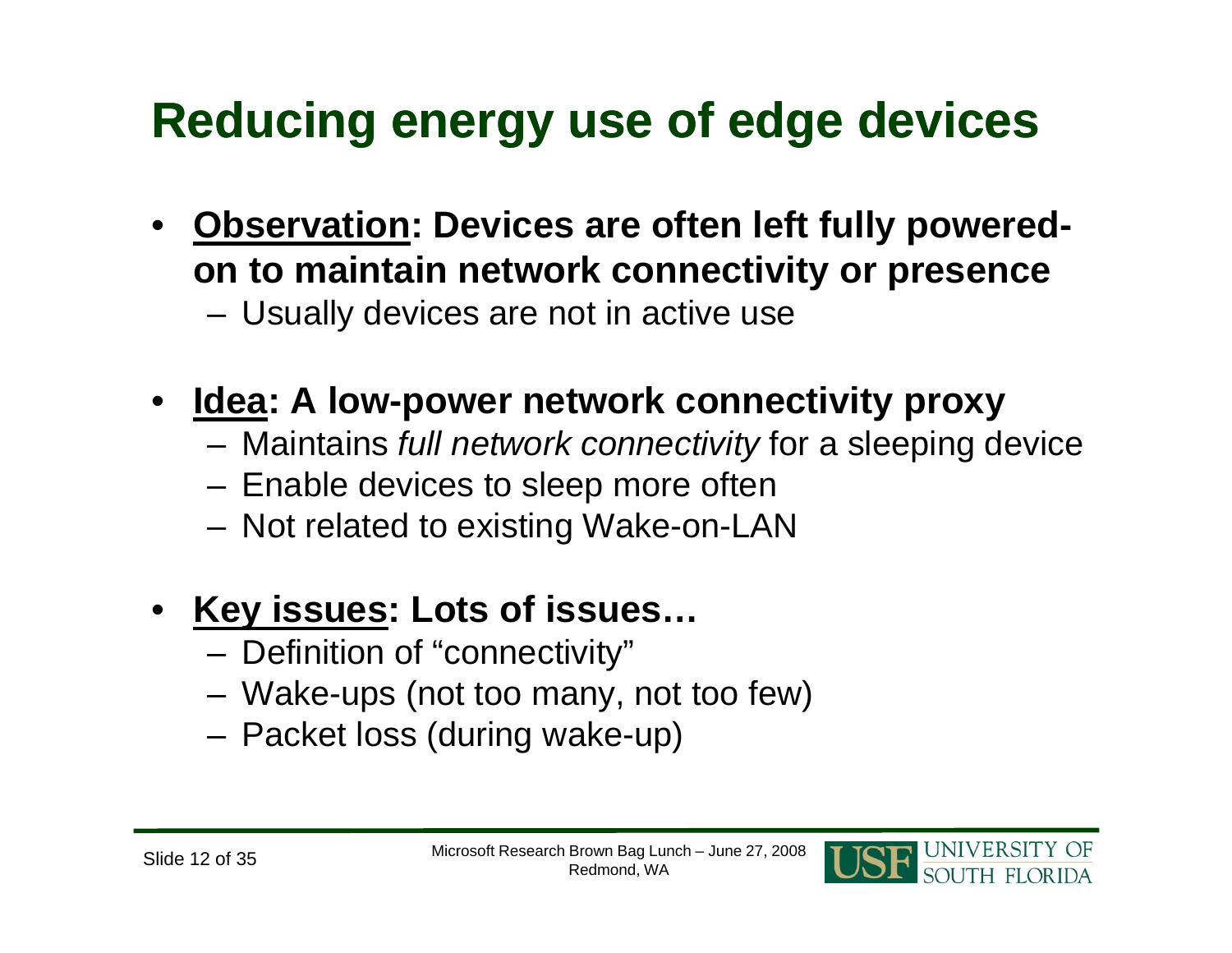## **Network connectivity proxy**

#### •**Proxy covers for sleeping device**

–Proxy could be in local NIC or in the network



#### **Steps:**

1) PC determines it is time to sleep

2) PC state transferred to proxy

3) PC sleeps, proxy maintains presence

5) PC awakes and proxy state transferred

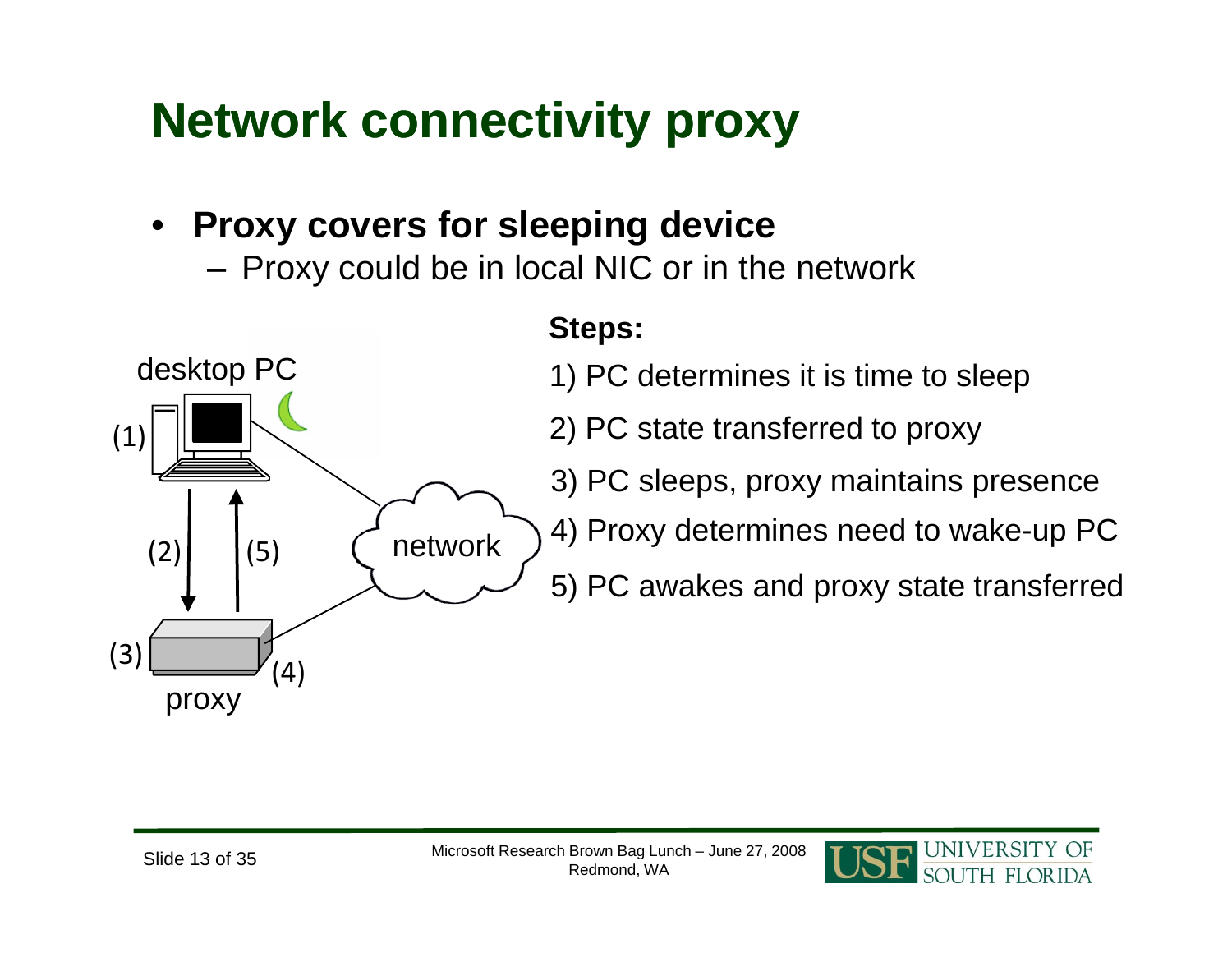#### **Proxying for reducing energy use**

#### •**Started to think about proxying 10 years ago**

–Now hoping to define a direction towards a standard



Microsoft Research Brown Bag Lunch – June 27, 2008 Redmond, WA Slide 14 of 35

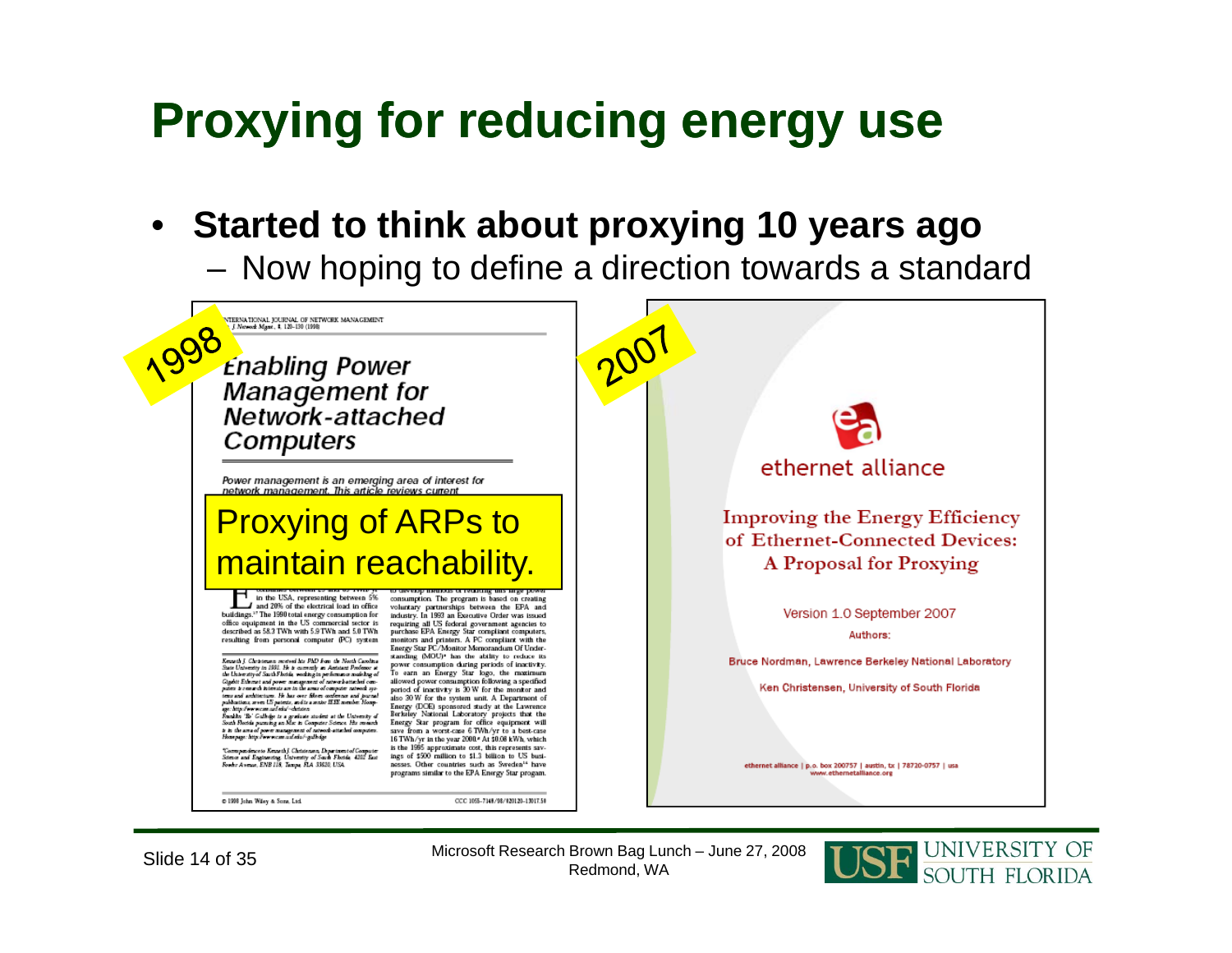# **Key protocols that proxying might cover**

- **Layers 1 and 2**
	- –Already covered by PHY/MAC
- **Layer 3**
	- –ARP, ND, ICMP, IGMP, IPSec, etc.
- **Layer 4**
	- – $-$  TCP connection request (SYN)
	- –TCP connections (keep-alives)
- **Higher layers including applications**
	- –NetBIOS, SMB, DHCP, SNMP, SSDP, VPN, SSH, etc.
	- –Application semantics

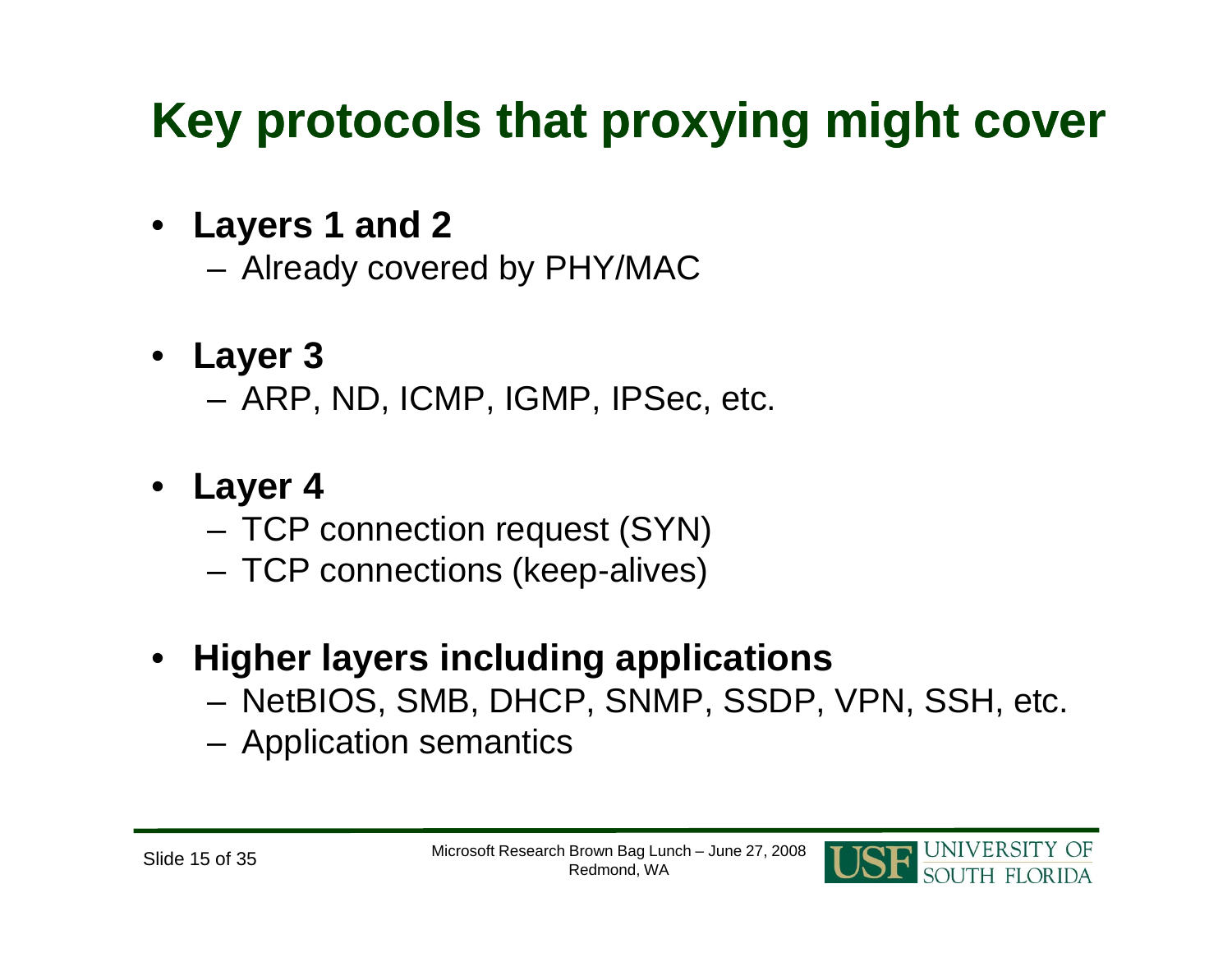## **Network connectivity from the EPA**

#### • **Future EPA Energy Star Program Requirements**

–Version 5.0, Draft 1 Comment Sumary\* (for computers)

"Full Network Connectivity: The ability of the computer to maintain network presence while in sleep and intelligently wake when further processing is required. Maintaining network presence may include obtaining and/or defending an assigned interface or network address, responding to requests from other nodes on the network, or sending periodic network presence messages to the network all while in the sleep state. In this fashion, presence of the computer, its network services and applications is maintained even though the computer is in sleep. (Note: More information on this can be found at: http:// efficientnetworks.lbl.gov/enet-proxying.html)



<sup>\*</sup> From http://www.energystar.gov/ia/partners/prod\_development/revisions/downloads/computer/Defs\_Summary\_ Computer\_Comment\_Resp.pdf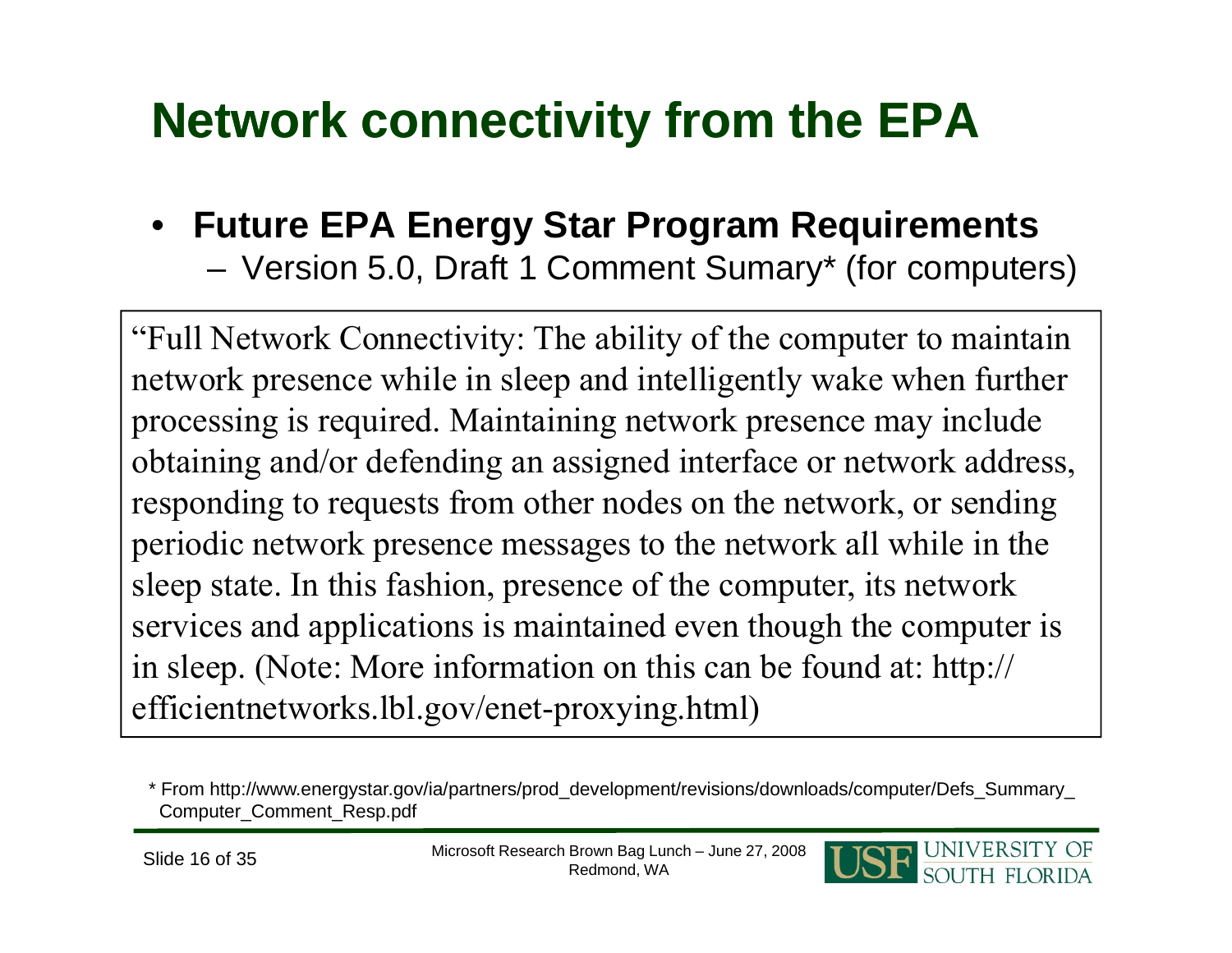## **Proxying next steps...**

- • **Progress is being made with**
	- Definition
	- –– Trace analysis
	- –Prototyping
	- Use case
- **Involvement with several companies to do above**
	- –– Work being done is mostly not by us
- **Plan to approach to Ecma to host/develop standard**
	- –– Bruce Nordman (LBNL) driving this

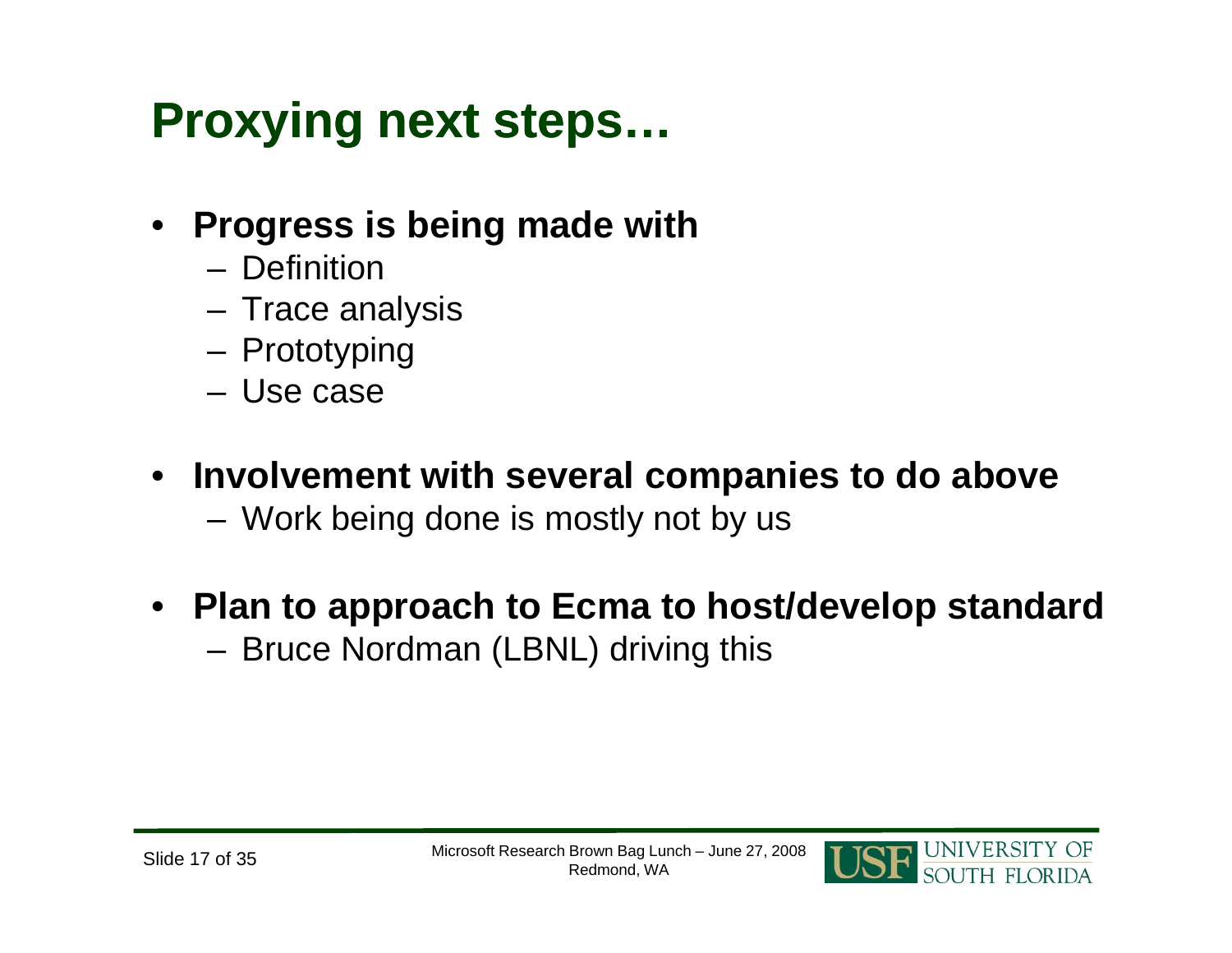# **Where this talk is going**

- $\bullet$ **Energy consumption by IT equipment**
- **Reducing induced energy use**
- $\bullet$ **Reducing direct energy use**
- **Additional efforts at USF**

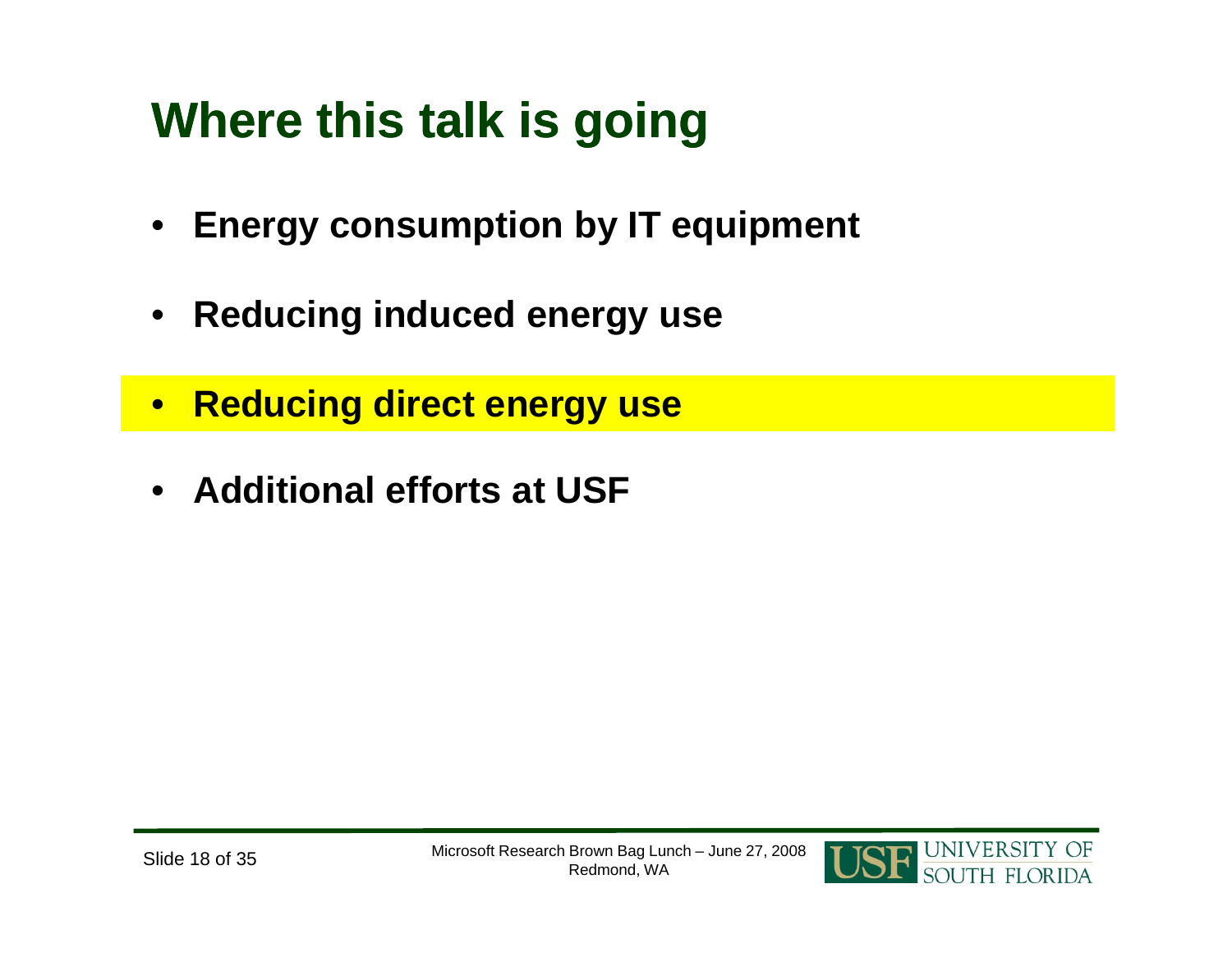## **Reducing energy use of links**

- **Observation #1: Most edge links are lightly utilized** –1% to 5% on average
- • **Observation #2: Higher rates consume more power**
	- About 2 to 4 W for 1 Gb/s versus 100 Mb/s
	- Much more for 10 Gb/s versus 1 Gb/s
- •**Idea: Match link data rate with utilization**
- **Key issue: Time to change between data rates**
	- – $-$  Can buffer overflow occur during transition?
	- –What impact might this packet loss have?

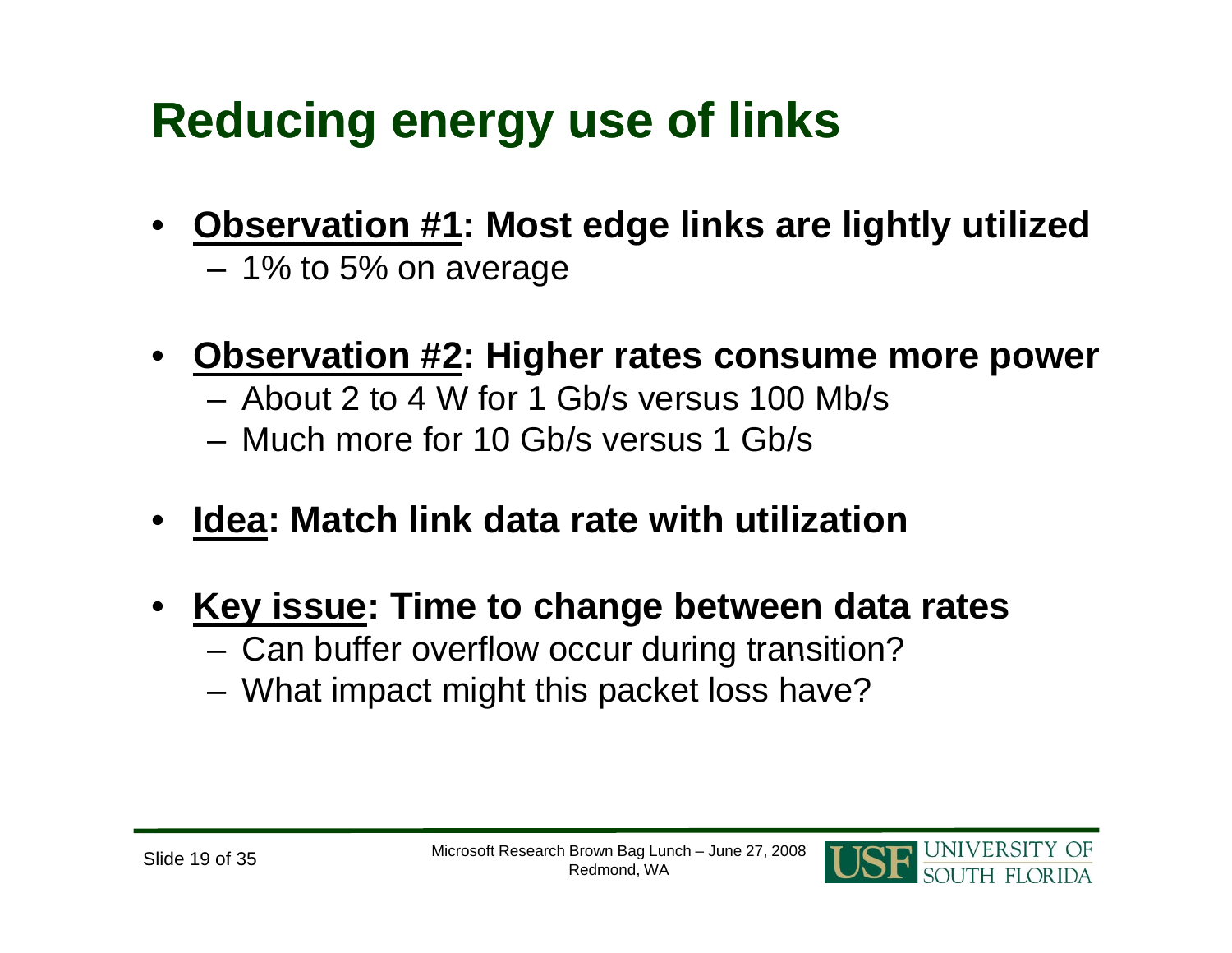# **Ethernet Adaptive Link Rate (ALR)**

#### $\bullet$ **Two parts to the problem**

- 1) *Mechanism* for how to switch link rate
- 2) *Policy* for when to change link rate



Save energy in MAC/PHY at each end (potential for deeper savings)

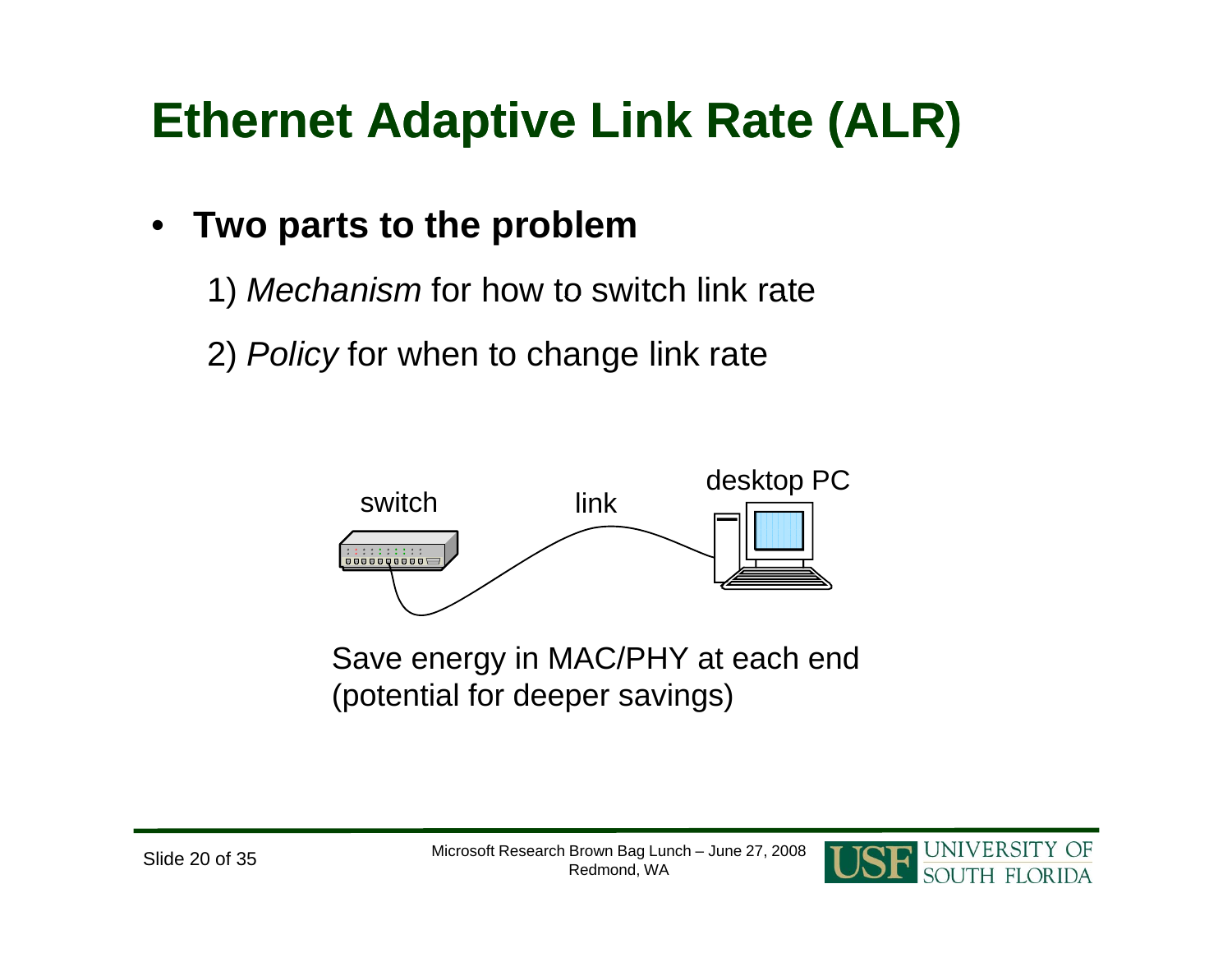#### **Ethernet ALR publications**

• **We published the idea and some results** –From a 2005 paper and a 2006 whitepaper

INTERNATIONAL JOURNAL OF NETWORK MANAGEMENT st. J. Network Mgret 2005; 13: 297–310<br>htbinbad online in Wiley InterScience (www.interacter.co.wiley.com). DOE 10.1002/nem.565

anaging energy consumption costs in desktop. PCs and LAN switches with proxying, split TCP connections, and scaling of link speed

By Chamara Gunaratne, Ken Christensen\*<sup>t</sup> and Bruce Nordman

The IT equipment comprising the Internet in the USA uses about \$6 billion<br>of electricity every year. Much of this electricity use is wasted on idle, but fully powered up, desktop PCs and network links. We show how to recover a large portion of the wasted electricity with improved power<br>management methods that are focused on network issues. Copyright © 2005 John Wiley & Sons, Ltd.

#### 1. Introduction

A growing expense and impact of the Internet is its energy use. Current estimates are that 2% of electricity consumption in the USA goes to powering the<br>Internet.<sup>1</sup> In Germany **z** is estimated that energy<br>consumption by IT equipment will be between 2% and 5% in 2010.<sup>2</sup> The 2% estimate for the USA totals more than 74TWh/year or \$6 billion per year. It is prodicted that energy use of IT equipment is growing faster than energy use of any other type<br>within buildings.<sup>3</sup> Much of this energy use is wasted. Energy use by IT equipment is not proportional to utilization of the equipment. A recent<br>study by Lawrence Berkeley National Laboratory (LENL) showed that 60% of all desktop PCs in commercial buildings remain fully powered-on<br>during nights and weekends<sup>4</sup> with existing power management almost always disabled. Beyond the PC are the Ethernet link and workgroup switch. At<br>present, these energy consumers have almost no

means of power management. Existing Internet protocols including discovery and routing are also energy unaware'; future protocols need to be made energy aware. For existing protocols that<br>cannot be changed, methods of accommodating current operation must be developed. In previous work we have shown that there edsts the potential for savings of billions of dollars per year in the USA alone.<sup>5-7</sup> These savings are summarized in Section 6 of this paper. Energy costs are a part of the total cost of ownership of an IT operation. Savings in these costs are of interest to II managers and companies are beginning to respond with network management products (such as Verdiem with its centralized power management controller<sup>9</sup>) to address this need.

An efficient device consumes energy proportional to its output or utility. Thus, an idle or lightly utilized PC or Ethernet link should not consume the same energy as one that is highly utilized. In this paper, we develop several new methods to reduce energy consumption of PCs,

Channel Guearates is a graduate student to the Department of Computer Science and Engineering at the University of Seath Florida. Kee Circulatures is an Ameriate Professor to the Department of Computer Science and Engineering at the University of South Florida.

Bruce Newtown is a Freezpal Roserok Associate in the Energy Analysis Department, Environmental Energy Technologies Division, of Laurence Berkeley National Leboratory Berkeley, Celifornia

"Comopordence to Ken Christenen, Department of Computer Science and Engineering, University of Seath Revisit, Tampa, FL 13620, USA<br>"E-mail: christen@canauf.edu

Copyright © 2005 John Wiley & Sons, Ltd.



Microsoft Research Brown Bag Lunch – June 27, 2008 Redmond, WA Slide 21 of 35

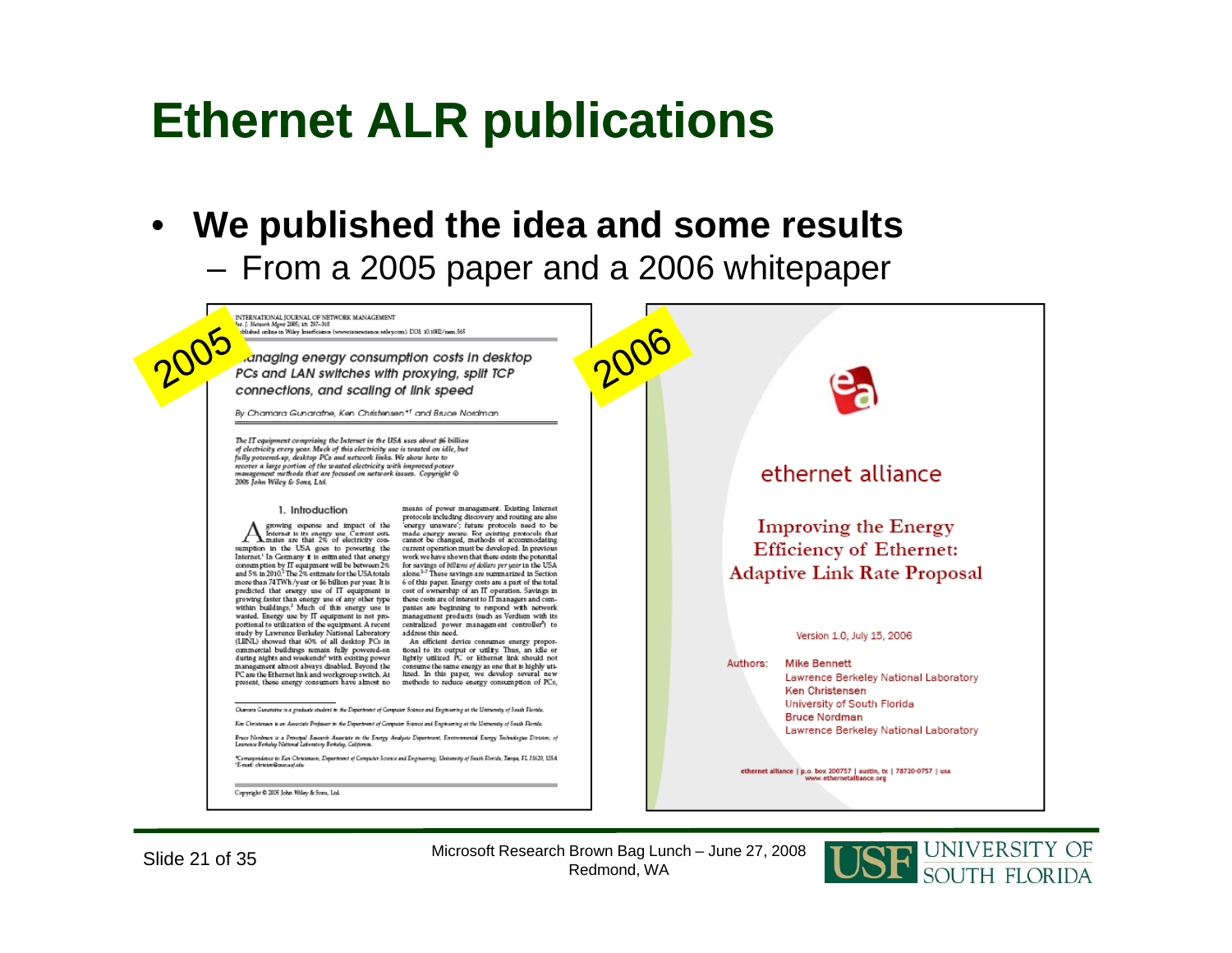#### **Where is EEE now…**

- **IEEE 802.3az Task Force**
	- Mike Bennett from LBNL is chair
- **Moving forward to becoming a standard**
	- 2009 timeline for com pletion
	- –Is in EPA Energy Star Version 5.0 Draft 1 for computers
- **Current proposal is for is "Active -Idle " approach**
- **Active-Idle idea is from Intel**
	- Use a low-power idle between packets
	- –Switch to high data rate when a packet is queued
	- –About *10 microseconds* to transition out of low-power idle

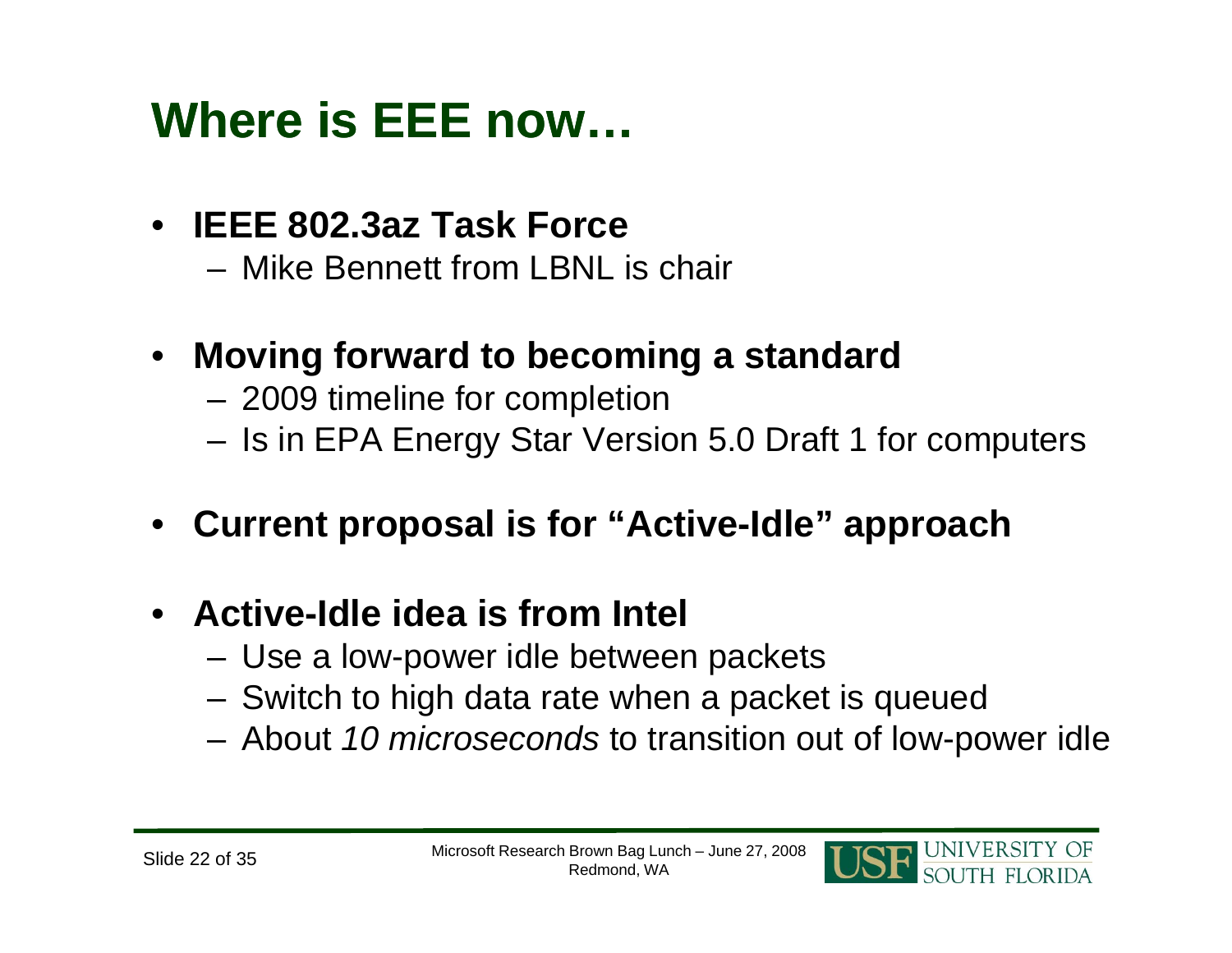

\* Logo by Glen Kramer of Teknovus, Inc. (full permission for use granted via email dated January 27, 2007)

Microsoft Research Brown Bag Lunch – June 27, 2008 Slide 23 of 35 MICrosoft Research Brown Bag Lur<br>Redmond, WA

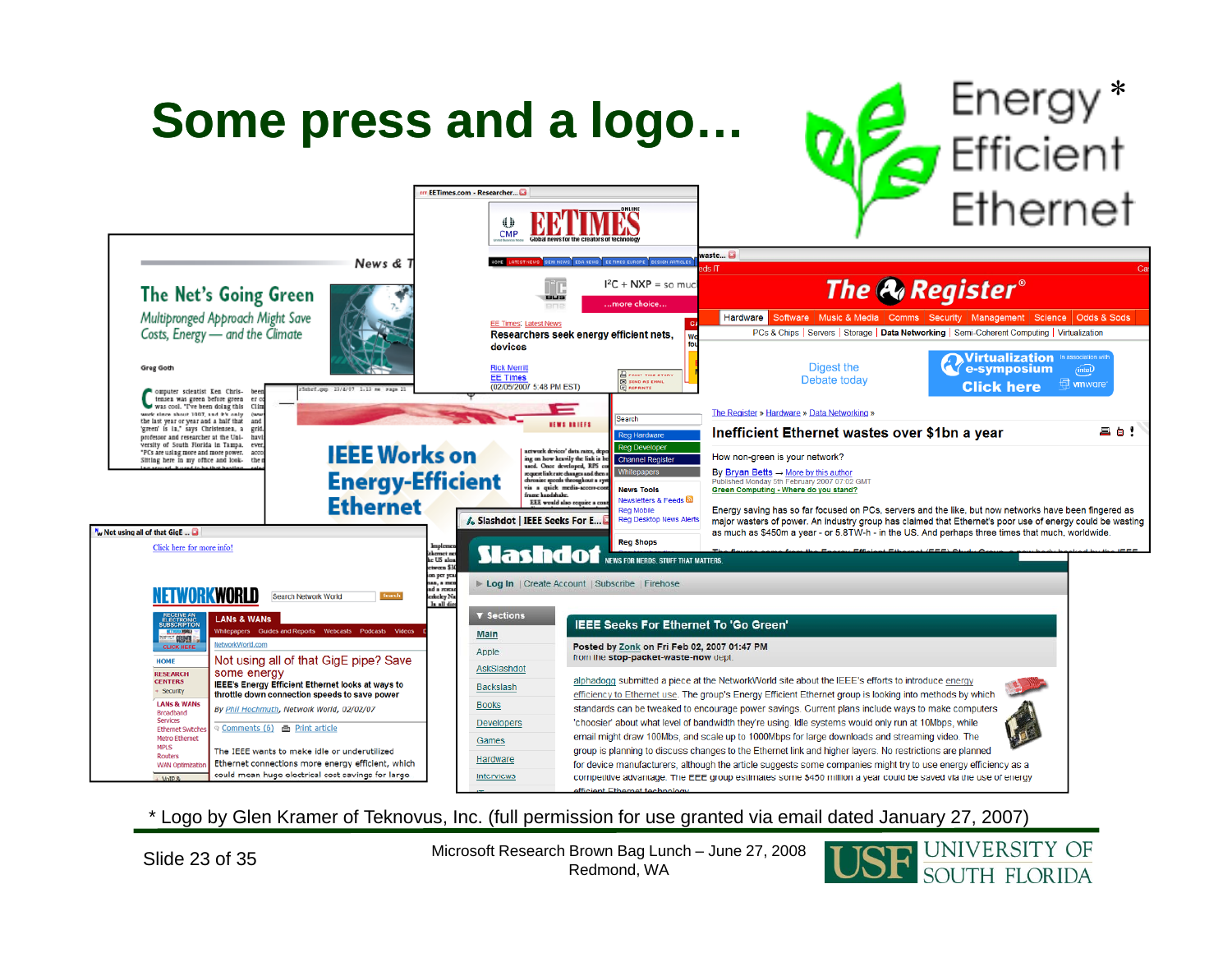#### **What is next?**

- **EEE requires both ends to participate**
	- –Full EEE deployment is still many years off
- **Can we do something simpler?**
	- –Something backwards compatible?
- • **Idea: PAUSE Power Cycle (PPC)**
	- –Use PAUSE to proactively cycle links on and off
	- –During link off time power-down LAN switch

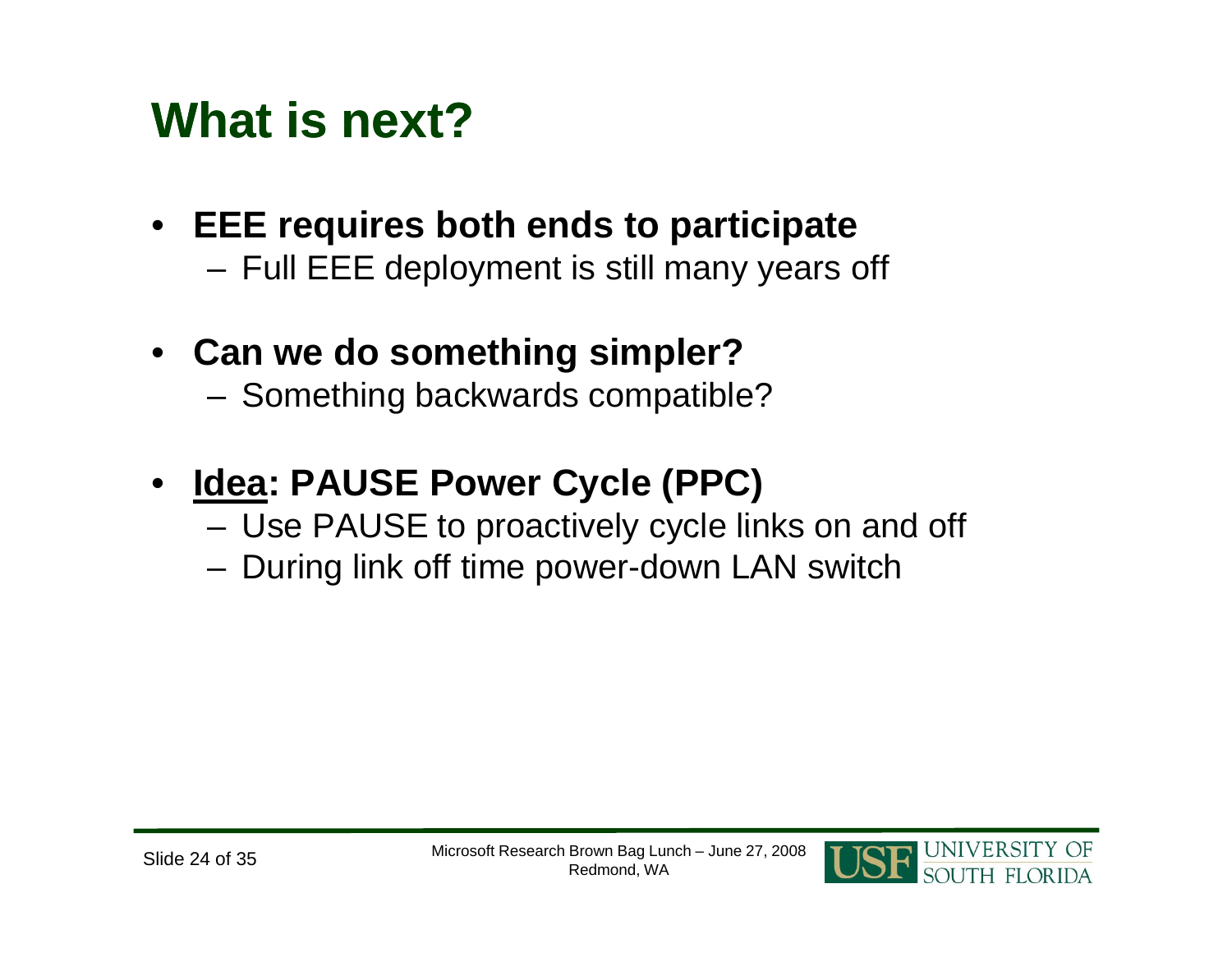## **PAUSE Power Cycle (PPC)**

•**Basic idea is to periodically send PAUSE frames**

–Power "stuff" down during PAUSE interval



Microsoft Research Brown Bag Lunch – June 27, 2008 Slide 25 of 35 Microsoft Research Brown Bag Lur<br>Redmond, WA

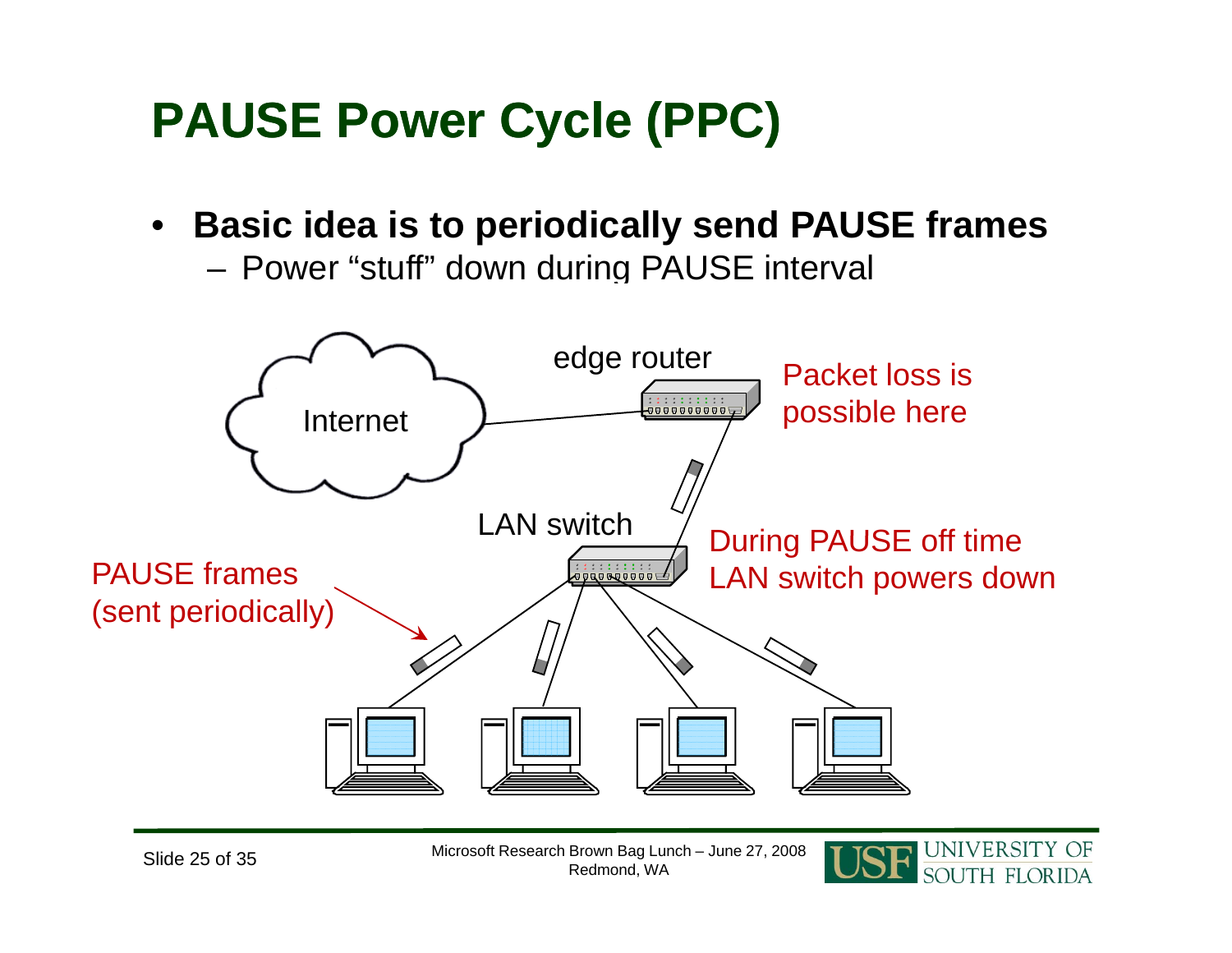#### **PPC publications**

• **Winner of Ethernet Alliance white paper contest**

–Shown at EA booth in Interop 2008 at Las Vegas



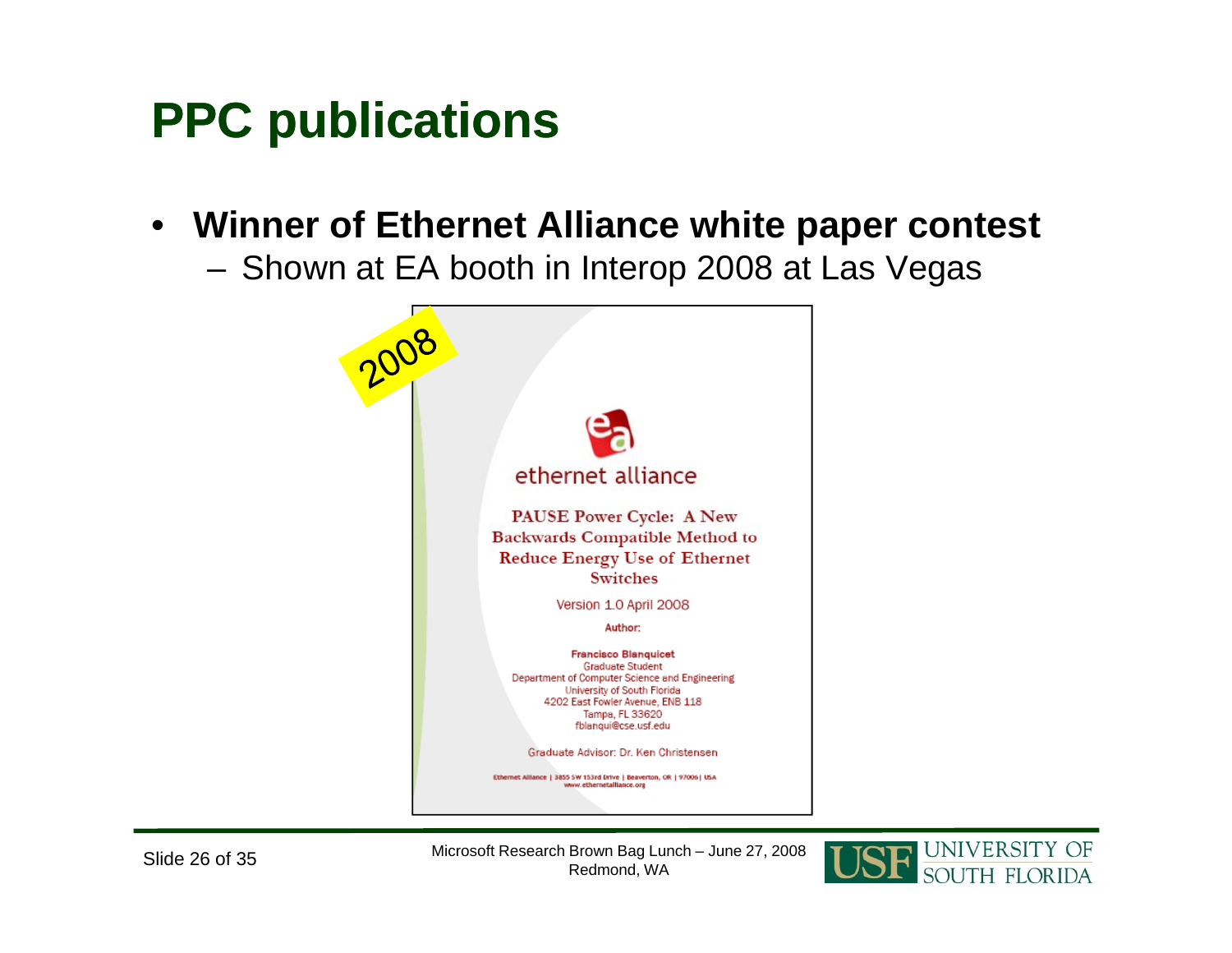# **Where this talk is going**

- **Energy consumption by IT equipment**
- $\bullet$ **Reducing induced energy use**
- $\bullet$ **Reducing direct energy use**
- **Additional efforts at USF**

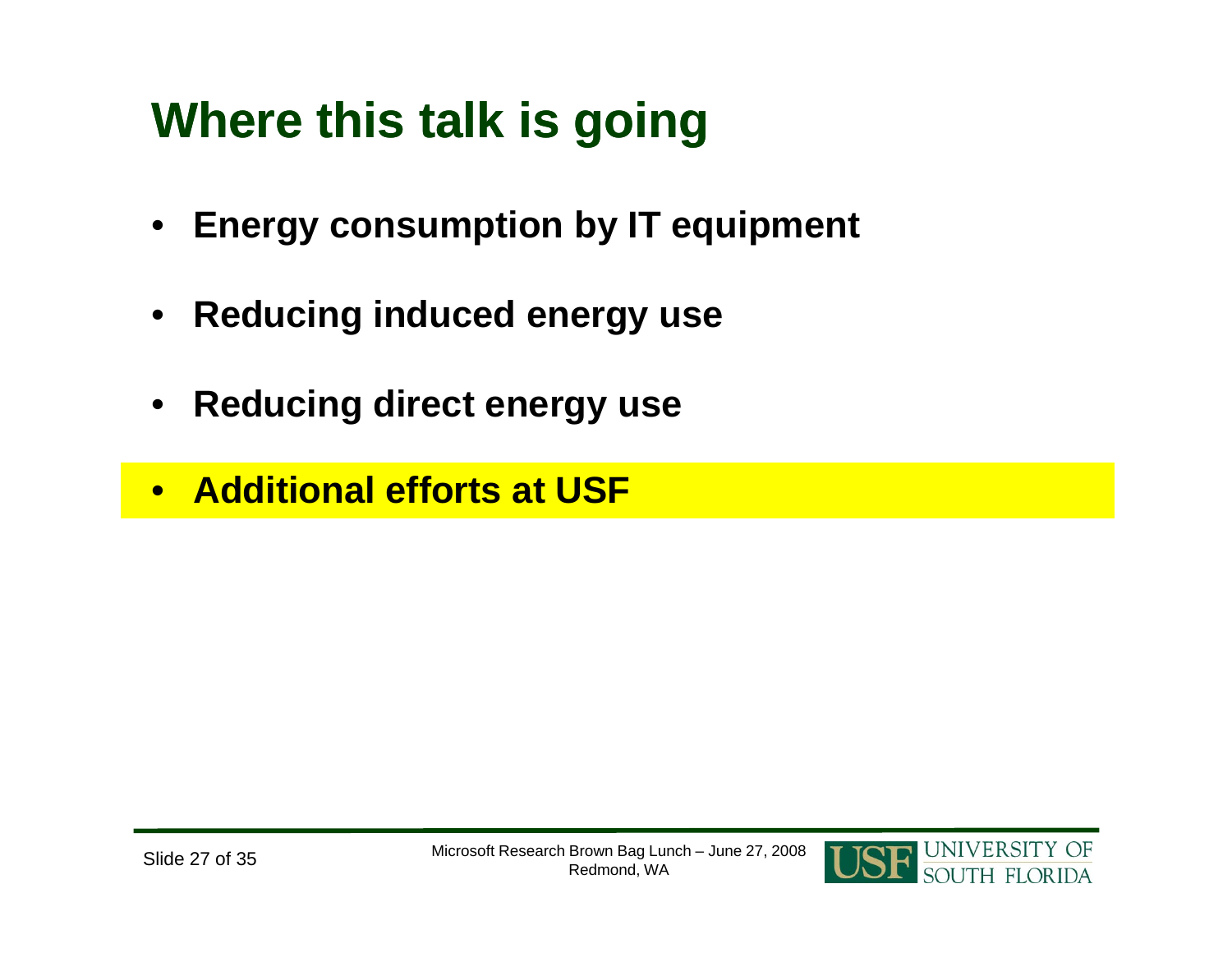#### **SNMP Power MIB**

- **We want to expose and control power state**
- $\bullet$ **Can we use SNMP to do this?**
- $\bullet$  **Developing <sup>a</sup> Power MIB for desktop PC for**
	- –Power management capabilities
	- –Power management settings
	- – $-$  Total time for idle, busy, and sleep
	- –Current elapsed time for idle, busy, or sleep
	- –Statistics on wake-up events (network, user, etc.)
	- – $-$  Statistics on sleep events
	- –Actual power and energy use if metering is implemented

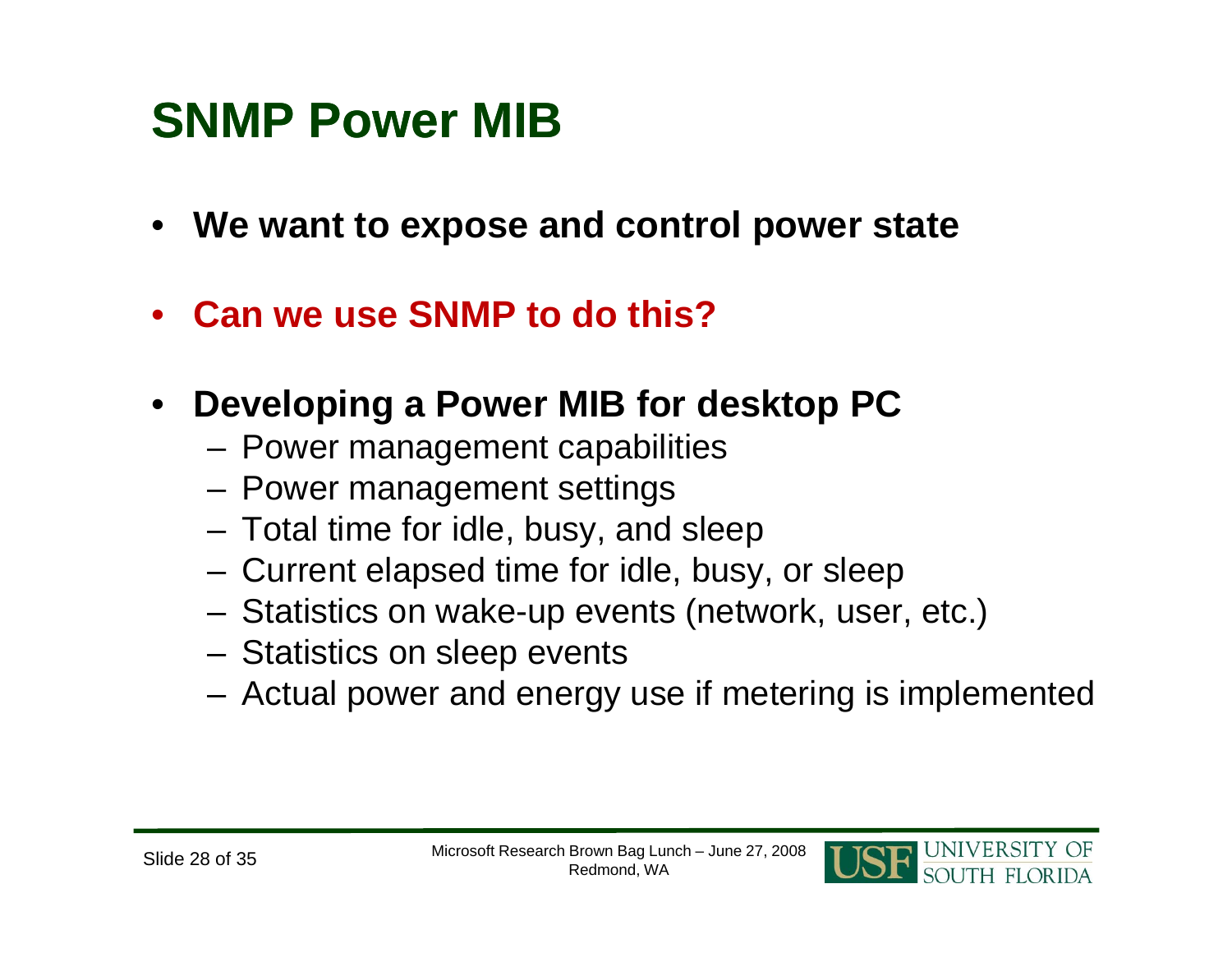#### **SNMP Power MIB continued**

| <b>NAME</b>                                             |        | SYNTAX ACCESS | <b>DESCRIPTOR</b>                                                                    | <b>UNITS</b>               |                  |  |
|---------------------------------------------------------|--------|---------------|--------------------------------------------------------------------------------------|----------------------------|------------------|--|
| totalOffTime:1                                          |        |               | Integer Read-Only Total time in off state                                            | seconds                    |                  |  |
| totalSleepTime:2                                        |        |               | Integer Read-Only Total time in sleep state                                          | seconds                    | <b>EXAMVALLE</b> |  |
| totalOnTime:3                                           |        |               | Integer Read-Only Total time in on state                                             | seconds                    |                  |  |
| totalInactiveTime:4                                     |        |               | Integer Read-Only Total time in inactive state                                       | seconds                    |                  |  |
| totalActiveTime:5                                       |        |               | Integer Read-Only Total time in active state                                         | seconds                    |                  |  |
| lastOfftime:6                                           |        |               | Integer Read-Only Duration of last off time period                                   | seconds                    |                  |  |
| lastSleepTime:7                                         |        |               | Integer Read-Only Duration of last sleep time period                                 | seconds                    |                  |  |
| lastOnTime:8                                            |        |               | Integer Read-Only Duration of last on time period                                    | seconds                    |                  |  |
| lastInactiveTime:9                                      |        |               | Integer Read-Only Duration of last inactive time period                              | seconds                    |                  |  |
| lastActiveTime:10                                       |        |               | Integer Read-Only Duration of last active time period                                | seconds                    |                  |  |
| goToSleepCount:11                                       |        |               | CounterRead-Only Counts number of transitions to sleep state                         | number                     |                  |  |
|                                                         |        |               | lastGoToSleepType:12 String Read-Only Describes what caused last transition to sleep | System/User                |                  |  |
| goToOffCount:13                                         |        |               | CounterRead-Only Counts number of transitions to off state                           | number                     |                  |  |
| lastGoToOffType:14                                      | String |               | Read-Only Describes what caused last transition to off                               | System/User                |                  |  |
| currentPowerState:15                                    | String |               | Read-Write Current state the system is in                                            | Off/Sleep/On               |                  |  |
| powerSource:16                                          |        |               | String Read-Only Current power source                                                | <b>AC/Battery</b>          |                  |  |
|                                                         |        |               | totalTimeACSource:17 Integer Read-Only Total time on AC power                        | seconds                    |                  |  |
| totalTimeBattSrc:18                                     |        |               | Integer Read-Only Total time on battery power                                        | seconds                    |                  |  |
| lastACTime:19                                           |        |               | Integer Read-Only Duration of last time period on AC power                           | seconds                    |                  |  |
| lastBattTime:20                                         |        |               | Integer Read-Only Duration of last time period on battery power                      | seconds                    |                  |  |
| powerLevel:21                                           |        |               | Gauge32 Read-Only Current power consumption level                                    | Watts                      |                  |  |
| energyConsumption:22Gauge32 Read-Only Total energy used |        |               |                                                                                      | Watt-hours                 |                  |  |
| energyLeft:23                                           |        |               | Gauge32 Read-Only Energy left (if on battery)                                        | Hours                      |                  |  |
| utilization:24                                          |        |               | Guage32 Read-Only Current utilization                                                | percentage                 |                  |  |
| inactivityOffTimer:25                                   |        |               | Integer Read-Write Inactivity time-out to go to Off state                            | seconds                    |                  |  |
|                                                         |        |               | inactivitySleepTimer:26Integer Read-Write Inactivity time-out to go to Sleep state   | seconds                    |                  |  |
|                                                         |        |               | currentlnactivityVal:27 Integer Read-Only Current inactivity timer value             | seconds                    |                  |  |
|                                                         |        |               | acpiSupportStates:28 String Read-Only ACPI supported states                          | <b>ACPI defined states</b> |                  |  |
| acpiEnabledStates:29 String                             |        |               | Read-Only ACPI enabled states                                                        | <b>ACPI defined states</b> |                  |  |
| acpiCurrentState:30                                     | String |               | Read-Only ACPI current state                                                         | <b>ACPI defined states</b> |                  |  |
| acpiLastState:31                                        | String |               | Read-Only ACPI last state                                                            | <b>ACPI defined states</b> |                  |  |

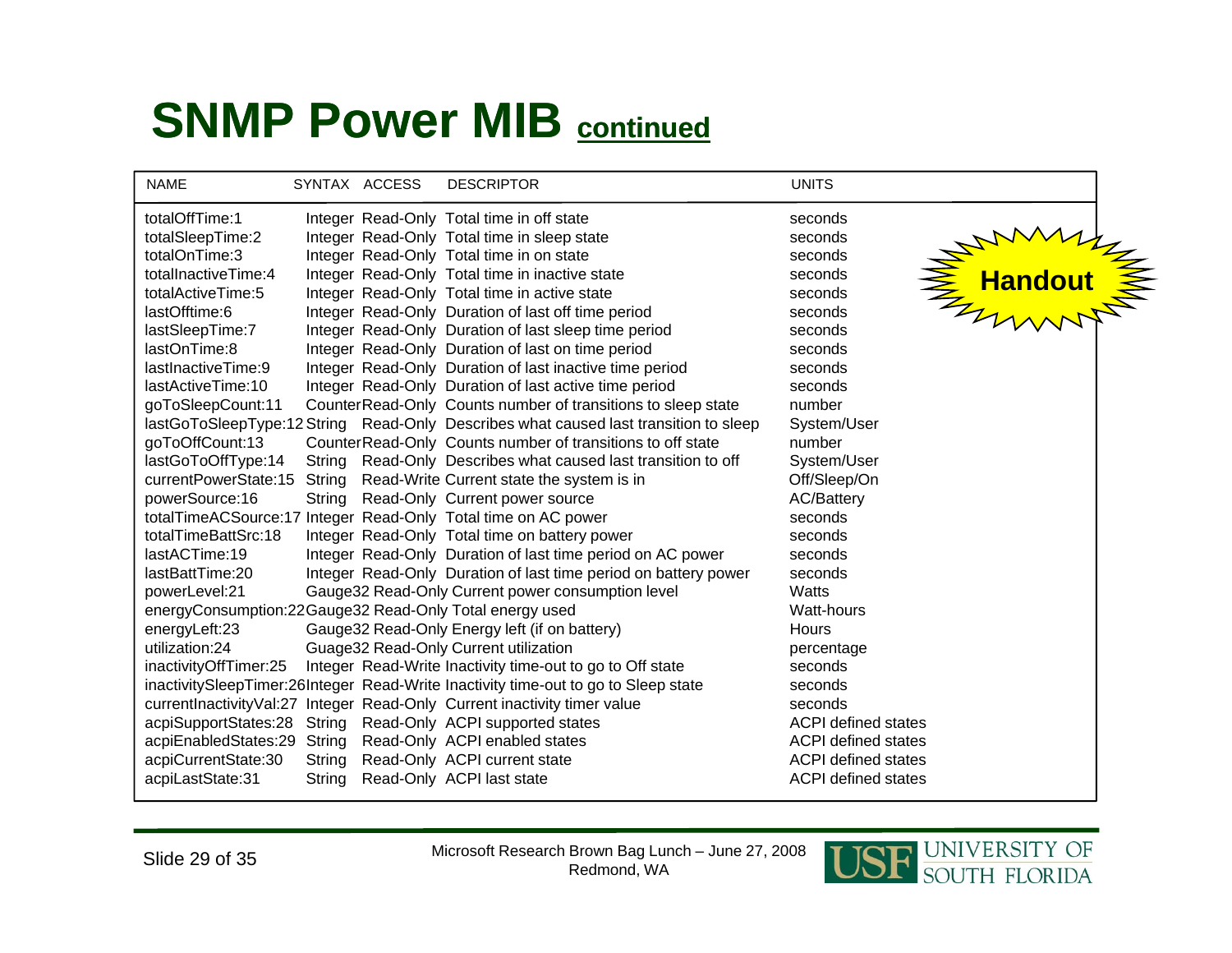#### **Adaptive power management for PCs**

- **PC operating systems use inactivity time-out**
	- –For example, to put system to sleep
	- Use a fixed value for time-out
- **Can we do better with an adaptive time-out?**
	- Greater energy savings and less user annoyance

#### • **Have experimented with using past activity history**

- –Adaptively set the time-out value based on prediction
- –No conclusive results yet
- $-$  Need to do more characterization of PC users

Lots of potential here!

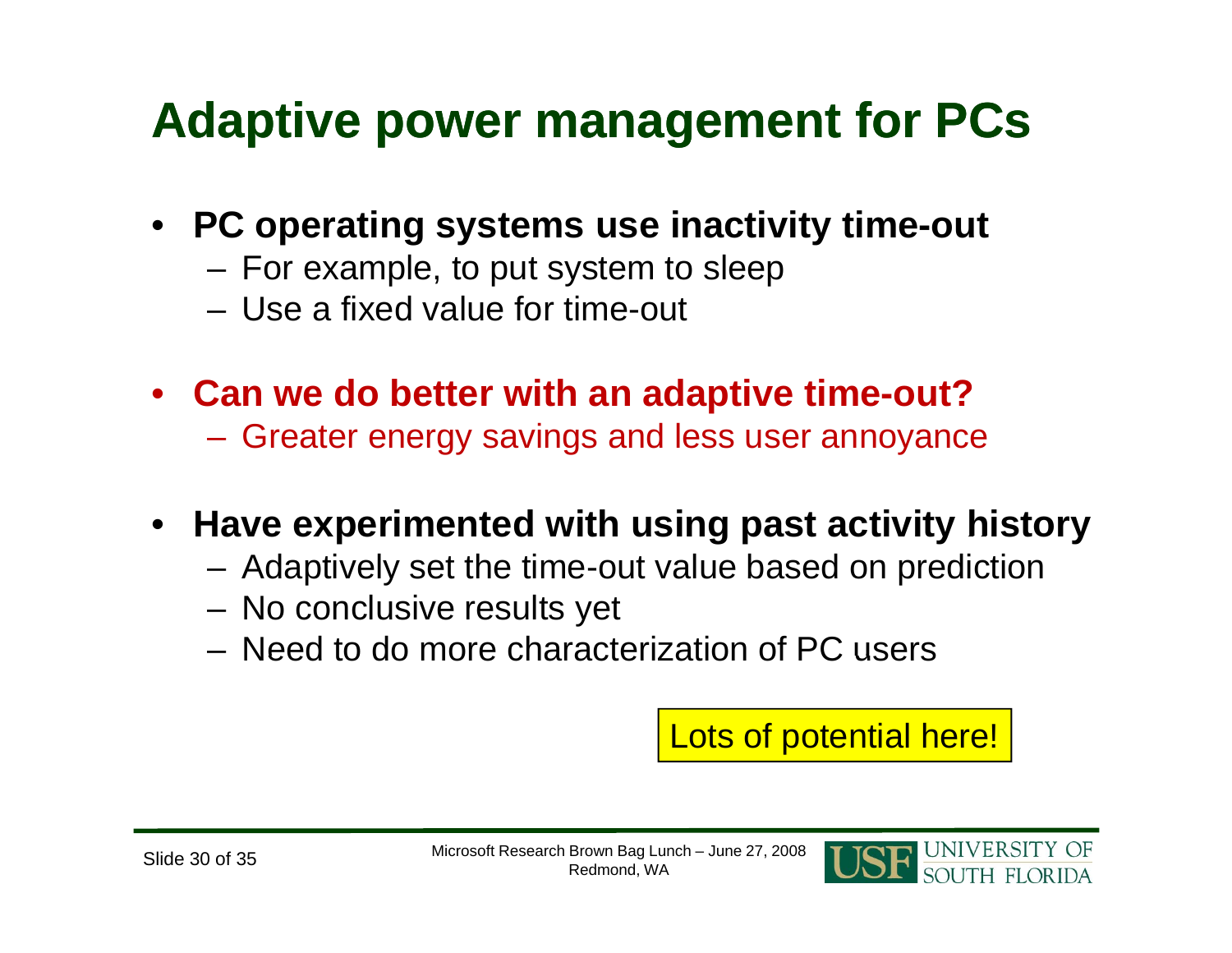#### **Summary**

 $\bullet$ **Energy savings can be achieved**



**JNIVERSI**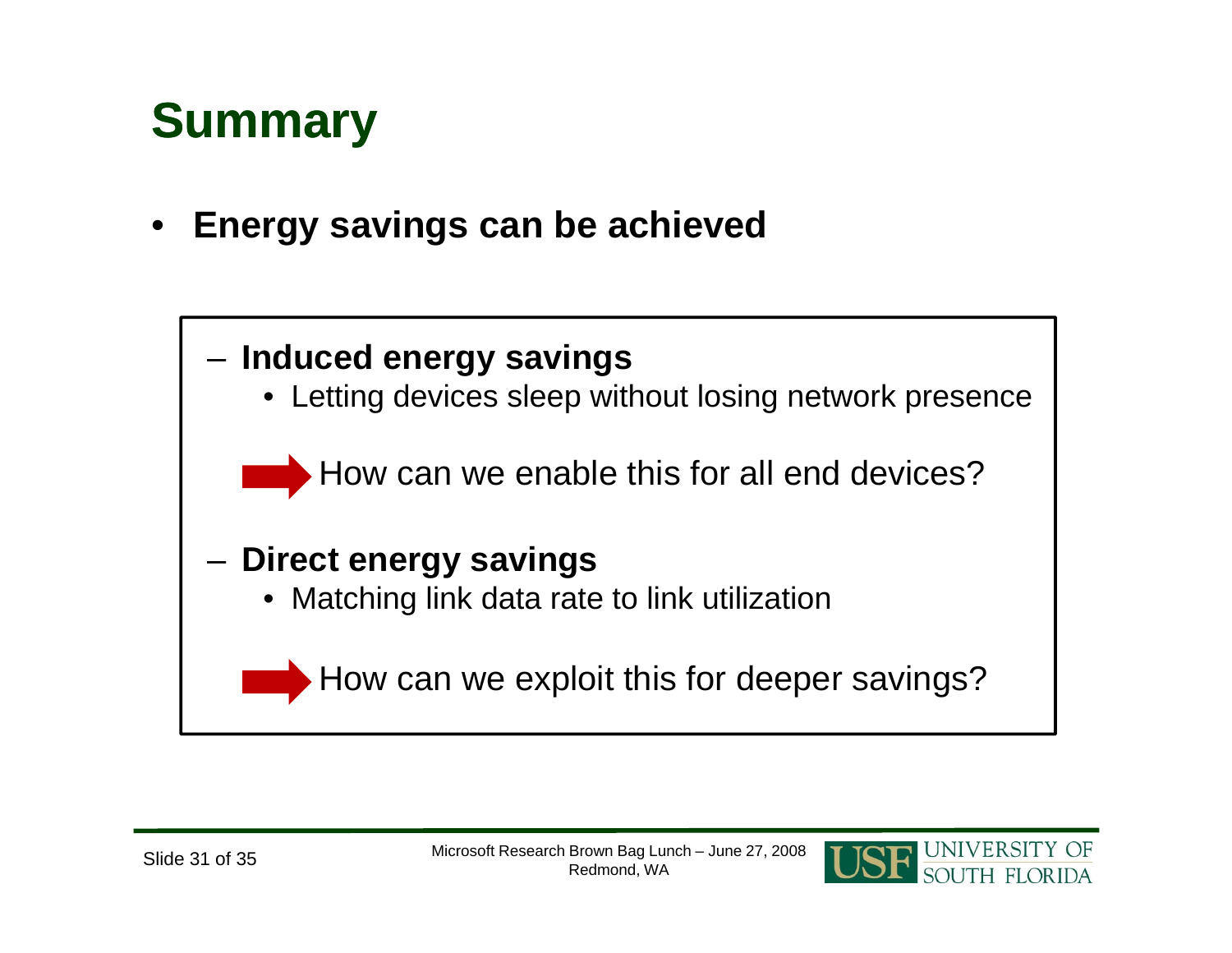## **Microsoft involvement**

- **Need more Microsoft involvement in proxying standard**
	- – Contact Bruce Nordman (bnordman@lbl.gov)
		- He will be in Redmond area on July 7th through 9th
- **Need funding to continue work in adaptive time-out**
	- –Contact Ken Christensen (christen@csee.usf.edu)
	- Workin g with Ann-Gordon Ross at UF on this

My advisor said to always ask for money  $\mathbb{\odot}.$ 

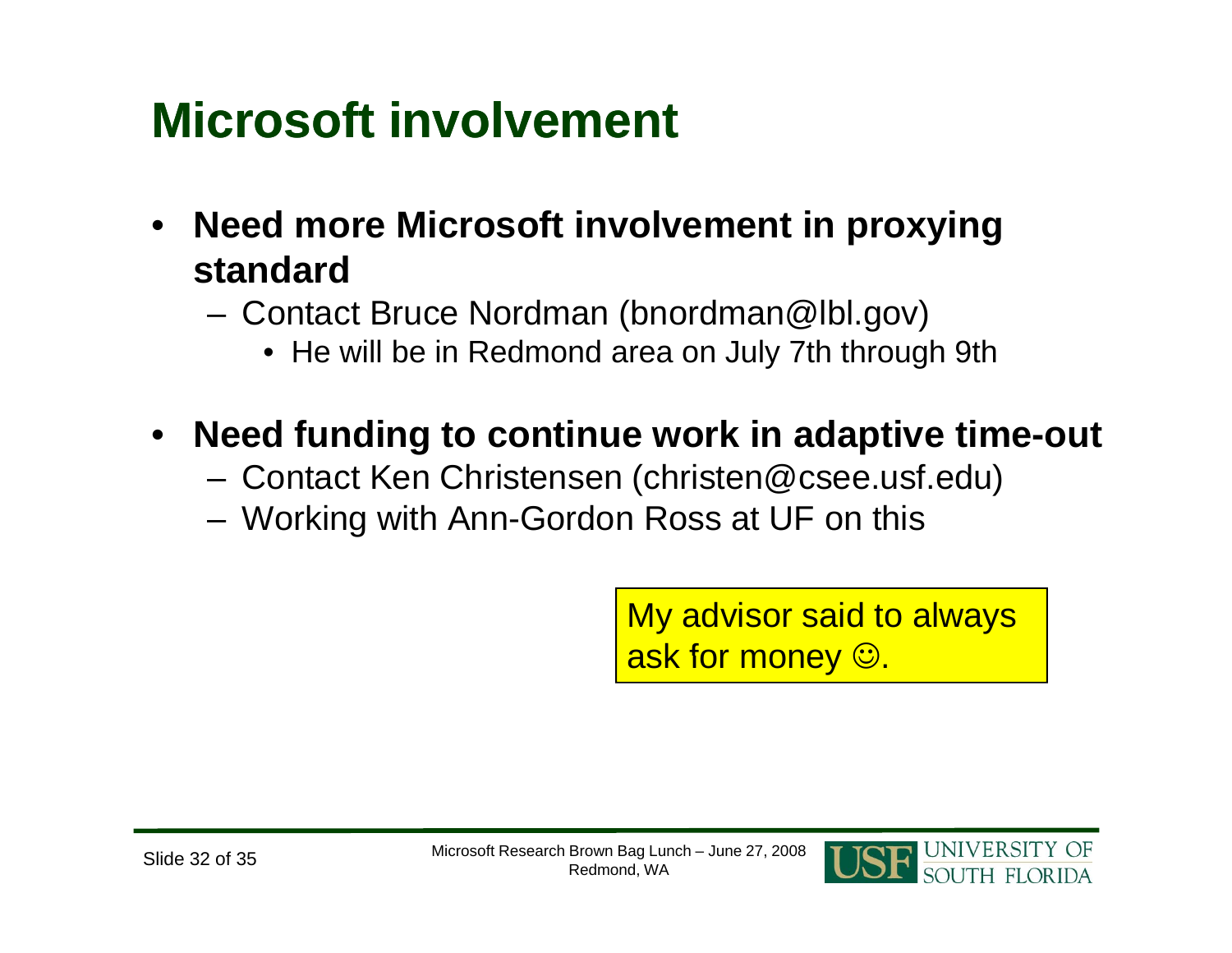#### **Acknowledgments**

#### $\bullet$ **Folks who have contributed…**

- Bruce Nordman
- –– Francisco Blanquicet
- –Miguel Jimeno
- Jakob Klamra
- –– Jeremy Blackburn
- –Many others

Students in the group

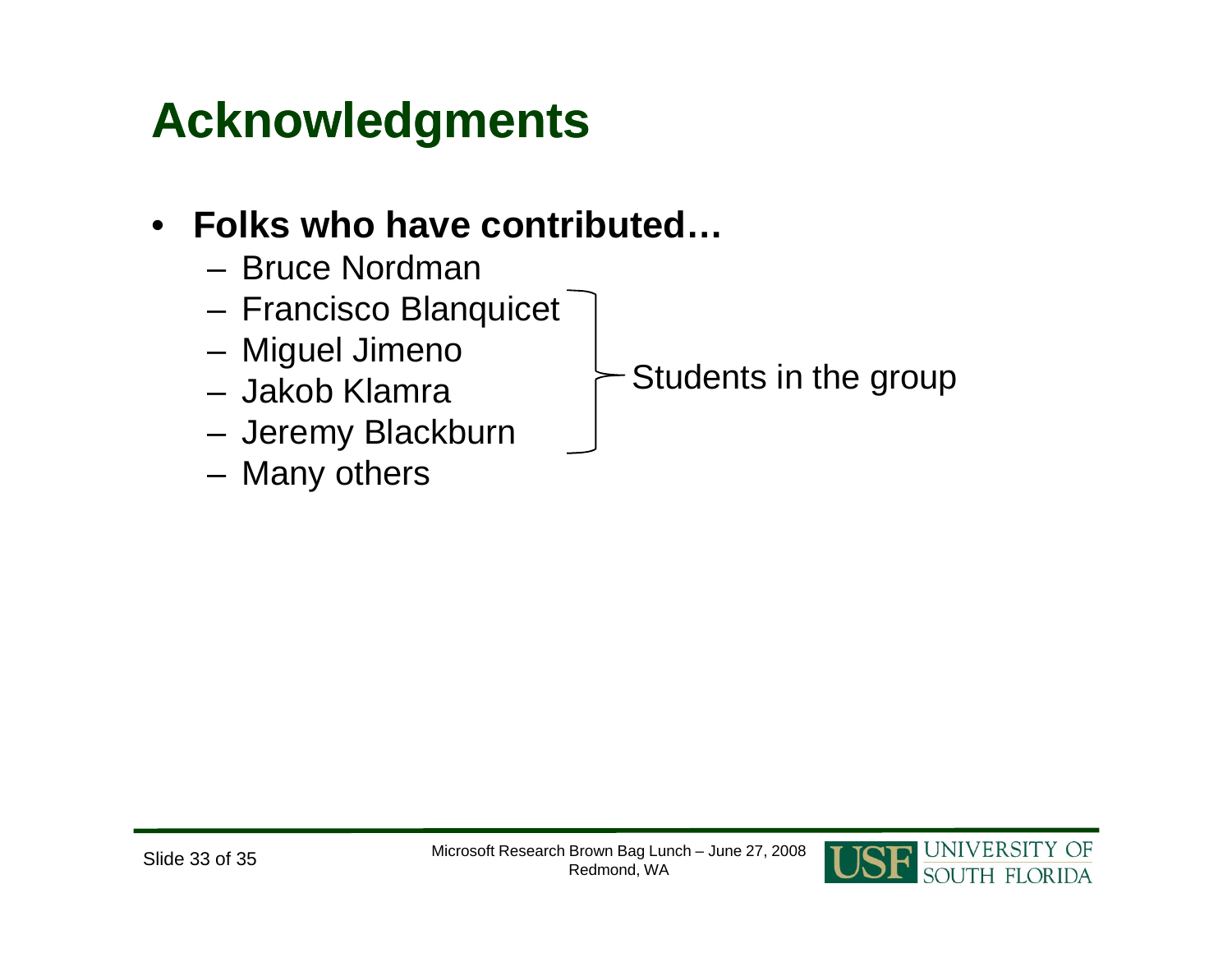# **Questions?**

#### **Francisco Blanquicet**

Department of Computer Science and Engineering University of South Florida Tampa, FL 33620 fblanqui@cse.usf.edu